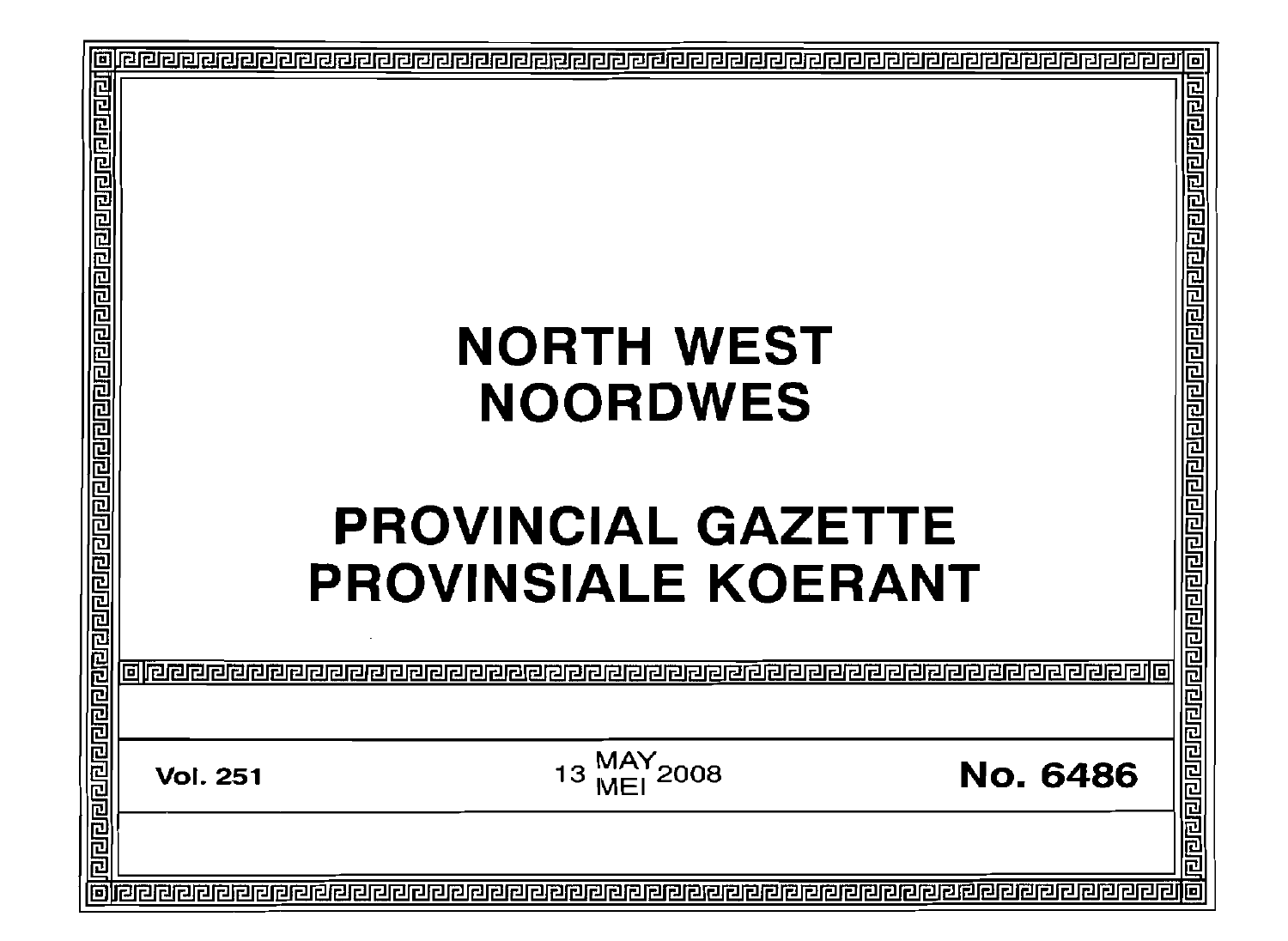$\bar{\mathcal{A}}$ 

### **CONTENTS INHOUD**

|            |                                                                              | IVU.   | rvo.         |
|------------|------------------------------------------------------------------------------|--------|--------------|
|            | <b>GENERAL NOTICES</b>                                                       |        |              |
| 250        | Town-planning and Townships Ordi-<br>nance (15/1986): Establishment of town- |        |              |
| 251        | ship: Brits Extension 135<br>do.: Hartbeespoort Amendment Scheme             | 8      | 6486         |
| 252        | do.: Amendment Scheme 412                                                    | 9<br>9 | 6486<br>6486 |
| 253        | do.: Amendment Scheme 453                                                    | 10     | 6486         |
| 254        | do.: Amendment Scheme 455                                                    | 11     |              |
|            |                                                                              |        | 6486         |
| 255        | do.: Amendment Scheme 456                                                    | 11     | 6486         |
| 256        | do.: Amendment Scheme 462                                                    | 12     | 6486         |
| 257        | do.: Amendment Scheme 463                                                    | 13     | 6486         |
| 258<br>259 | do.: Amendment Scheme<br>do.: Rezoning: Erf 729, Elandsrand Ext.             | 13     | 6486         |
| 264        | Division of Land Ordinance (20/1986):<br>Division of land: Portion 93, farm  | 14     | 6486         |
| 265        | Blaauwbank 278 IQ<br>do.: Holding 28, Wilgeboom<br>do.:⊤                     | 15     | 6486         |
|            |                                                                              | 15     | 6486         |
| 266        | Town-planning and Townships<br>(15/1986): Klerksdorp<br>Ordinance            |        |              |
| 267        | Amendment Scheme 410<br>do.: Rezoning: Portioni 24, farm De Rust             | 16     | 6486         |
|            |                                                                              | 17     | 6486         |
| 268        | do.: Ditsobotla Amendment Scheme 10                                          | 17     | 6486         |
| 269        | do.: Ditsobotla Amendment Scheme 13.                                         | 18     | 6486         |
| 270        | do.: Rezoning: Erf 713, Brits                                                | 19     | 6486         |
| 271        | do.: Rustenburg Amendment Scheme                                             | 19     | 6486         |
| 272        | do.: Rustenburg Amendment Scheme                                             |        |              |
| 273        | do.: Rustenburg Amendment Scheme                                             | 20     | 6486         |
|            |                                                                              | 21     | 6486         |
|            | <b>LOCAL AUTHORITY NOTICES</b>                                               |        |              |
| 157        | Town-planning and Townships Ordi-<br>nance (15/1986): Establishment of town- |        |              |
| 158        | ship: Klerksdorp Extension 39<br>do.: Maquassi Hills Local Municipality:     | 21     | 6486         |
|            | Establishment of township: Tswelelang                                        | 22     |              |
| 159        | do.: do.: do.: Wolmaransstad Extension                                       |        | 6486         |
| 177        | Town-planning and Townships Ordi-                                            | 23     | 6486         |
|            | nance (15/1986): Local Municipality of<br>Madibeng: Application to amend and |        |              |
|            | subdivide land: Erf 203, Meerhof                                             | 24     | 6486         |
| 178        | do.: Tlokwe City Council: Potchefstroom<br>Amendment Scheme 1443             | 24     | 6486         |

|     | ____ |                     |     | .   |                              |
|-----|------|---------------------|-----|-----|------------------------------|
| No. | No.  | Page Gazette<br>No. | No. | No. | <b>Bladsy Koerant</b><br>No. |
|     |      |                     |     |     |                              |

#### **ALGEMENE KENNISGEWINGS**

| 250 | Ordonnansie op Dorpsbeplanning en<br>Dorpe (15/1986): Stigting van dorp: |    |      |
|-----|--------------------------------------------------------------------------|----|------|
|     | Brits-uitbreiding 135                                                    | 8  | 6486 |
| 251 | do.: Hartbeespoort-wysigingskema 345                                     | 9  | 6486 |
| 252 | do.: Wysigingskema 412                                                   | 10 | 6486 |
| 253 | do.: Wysigingskema 453                                                   | 10 | 6486 |
| 254 | do.: Wysigingskema 455                                                   | 11 | 6486 |
| 255 | do.: Wysigingskema 456                                                   | 12 | 6486 |
| 256 | do.: Wysigingskema 462                                                   | 12 | 6486 |
| 257 | do.: Wysigingskema 463                                                   | 13 | 6486 |
| 258 | do.: Wysigingskema 420                                                   | 14 | 6486 |
| 259 | do.: Hersonering: Erf 729, Elandsrand-                                   |    |      |
|     |                                                                          | 14 | 6486 |
| 264 | Ordonnansie op die Verdeling van Grond                                   |    |      |
|     | (20/1986): Verdeling van grond:                                          |    |      |
|     | Geedeelte 93, plaas Blaauwbank 278 IQ                                    | 15 | 6486 |
| 265 | do.: do.: Hoewe 28, Wilgeboom-                                           |    |      |
|     |                                                                          | 16 | 6486 |
| 266 | Ordonnansie op Dorpsbeplanning en                                        |    |      |
|     | Dorpe (15/1986): Klerksdorp-wysiging-                                    |    |      |
|     |                                                                          | 16 | 6486 |
| 267 | do.: Hersonering: Gedeelte 24, plaas                                     |    |      |
|     |                                                                          | 17 | 6486 |
| 268 | do.: Ditsobotla-wysigingskema 10                                         | 18 | 6486 |
| 269 | do.: Ditsobotla-wysigingskema 13                                         | 18 | 6486 |
| 270 | do.: Hersonering: Erf 713, Brits                                         | 19 | 6486 |
| 271 | do.: Rustenburg-wysigingskema 465                                        | 20 | 6486 |
| 272 | do.: Rustenburg-wysigingskema 466                                        | 20 | 6486 |
|     |                                                                          | 21 |      |
| 273 | do.: Rustenburg-wysigingskema 352                                        |    | 6486 |
|     | <b>PLAASLIKE BESTUURSKENNISGEWINGS</b>                                   |    |      |
| 157 | Ordonnansie op Dorpsbeplanning en                                        |    |      |
|     | Dorpe (15/1986): Stigting van dorp:                                      |    |      |
|     | Klerksdorp-uitbreiding 39                                                | 22 | 6486 |
| 158 | Maguassi Hills Plaaslike<br>do.:                                         |    |      |
|     | Munisipaliteit: Stigting van dorp:                                       |    |      |
|     | Tswelelang-uitbreiding 5                                                 | 22 | 6486 |
| 159 | do.: do.: do.: Wolmaransstad-uitbreiding                                 |    |      |
|     |                                                                          | 23 | 6486 |
| 177 | Ordonnansie op Dorpsbeplanning en                                        |    |      |
|     | Dorpe (15/1986): Madibeng Plaaslike                                      |    |      |
|     | Munisipaliteit: Aansoek om wysiging en                                   |    |      |
|     | grond te verdeel: Erf 203, Meerhof                                       | 24 | 6486 |
| 178 | do.: Tiokwe Stadsraad: Potchefstroom-                                    |    |      |
|     | wysigingskema 1443                                                       | 25 | 6486 |
|     |                                                                          |    |      |
|     |                                                                          |    |      |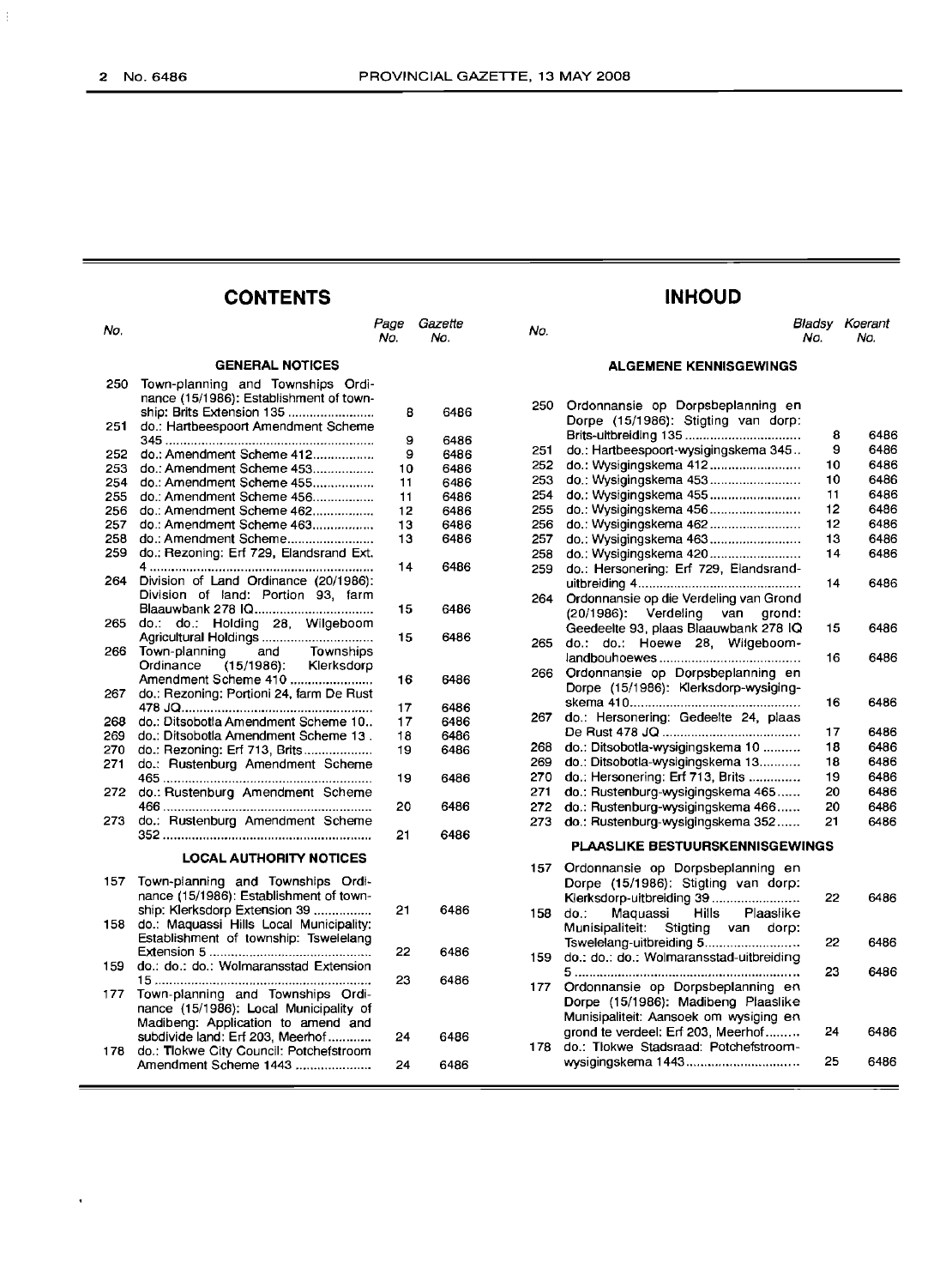| PROVINSIALE KOERANT, 13 MEI 2008                                                                        | No. 6486<br>$\mathbf{3}$                                                                               |  |  |  |
|---------------------------------------------------------------------------------------------------------|--------------------------------------------------------------------------------------------------------|--|--|--|
| <b>IMPORTANT NOTICE</b>                                                                                 |                                                                                                        |  |  |  |
| The                                                                                                     |                                                                                                        |  |  |  |
| <b>North West Province Provincial Gazette Function</b>                                                  |                                                                                                        |  |  |  |
| will be transferred to the                                                                              |                                                                                                        |  |  |  |
| <b>Government Printer in Pretoria</b>                                                                   |                                                                                                        |  |  |  |
| as from 1 February 2006                                                                                 |                                                                                                        |  |  |  |
| <b>NEW PARTICULARS ARE AS FOLLOWS:</b>                                                                  |                                                                                                        |  |  |  |
| <b>Physical address:</b>                                                                                | <b>Postal address:</b>                                                                                 |  |  |  |
| <b>Government Printing Works</b><br>149 Bosman Street<br>Pretoria                                       | Private Bag X85<br>Pretoria<br>0001                                                                    |  |  |  |
| <b>New contact persons:</b> Louise Fourie Tel.: (012) 334-4686<br>Mrs H. Wolmarans Tel.: (012) 334-4591 |                                                                                                        |  |  |  |
| Fax number:<br>(012) 323–8805                                                                           |                                                                                                        |  |  |  |
| E-mail addresses:<br>louis.fourie@gpw.gov.za                                                            | hester.wolmarans@gpw.gov.za                                                                            |  |  |  |
| <b>Contact persons for subscribers:</b>                                                                 |                                                                                                        |  |  |  |
|                                                                                                         | Mrs S. M. Milanzi Tel.: (012) 334-4734<br>Mrs J. Wehmeyer Tel.: (012) 334-4753<br>Fax.: (012) 323-9574 |  |  |  |

This phase-in period is to commence from 1 February 2006 (suggest date of advert) and notice comes into operation as from 1 February 2006.

Subscribers and all other stakeholders are advised to send their advertisements directly to the Government Printing Works, 7 days before publication date.

> In future, adverts have to be paid in advance before being published in the Gazette.

**AWIE VAN ZYL** Advertising Manager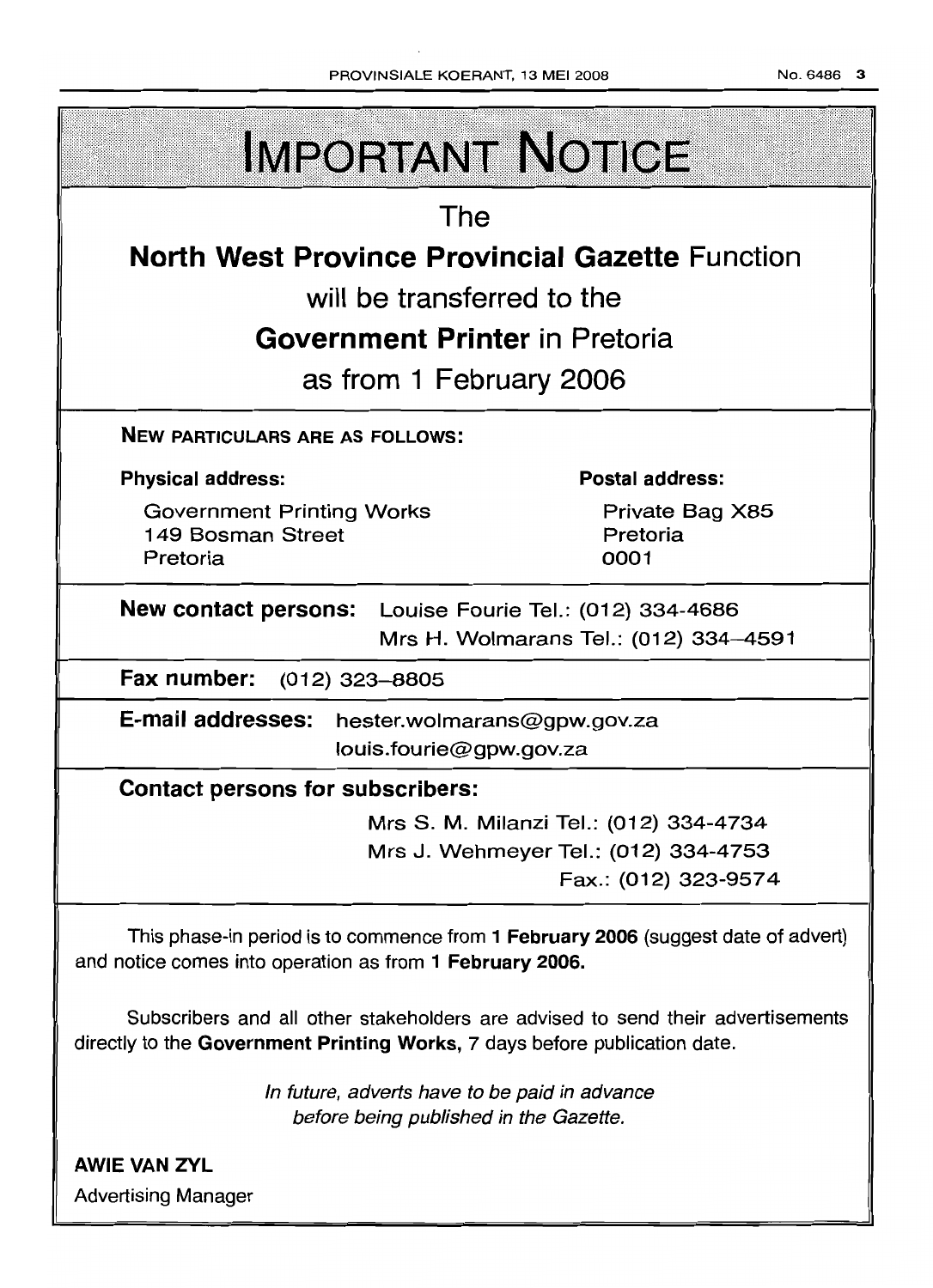IT IS THE CLIENTS RESPONSIBILITY TO ENSURE THAT THE CORRECT AMOUNT IS PAID AT THE CASHIER OR DEPOSITED INTO THE GOVERNMENT PRINTING WORKS BANK ACCOUNT AND ALSO THAT THE REQUISITION/COVERING LETTER TOGETHER WITH THE ADVERTISEMENTS AND THE PROOF OF DEPOSIT REACHES THE GOVERNMENT PRINTING WORKS IN TIME FOR INSERTION IN THE PROVINCIAL GAZETTE.

**No ADVERTISEMENTS WILL BE PLACED WITHOUT PRIOR PROOF OF PRE-PAYMENT.**

1/4 page R **187.37** Letter Type: Arial Size: 10 Line Spacing: At: Exactly 11 pt



1/4page **R 374.75** Letter Type: Arial Size: 10 Line Spacing: At: Exactly 11pt

1/4 page **R 562.13**

Letter Type: Arial Size: 10 Line Spacing: At: Exactly 11pt

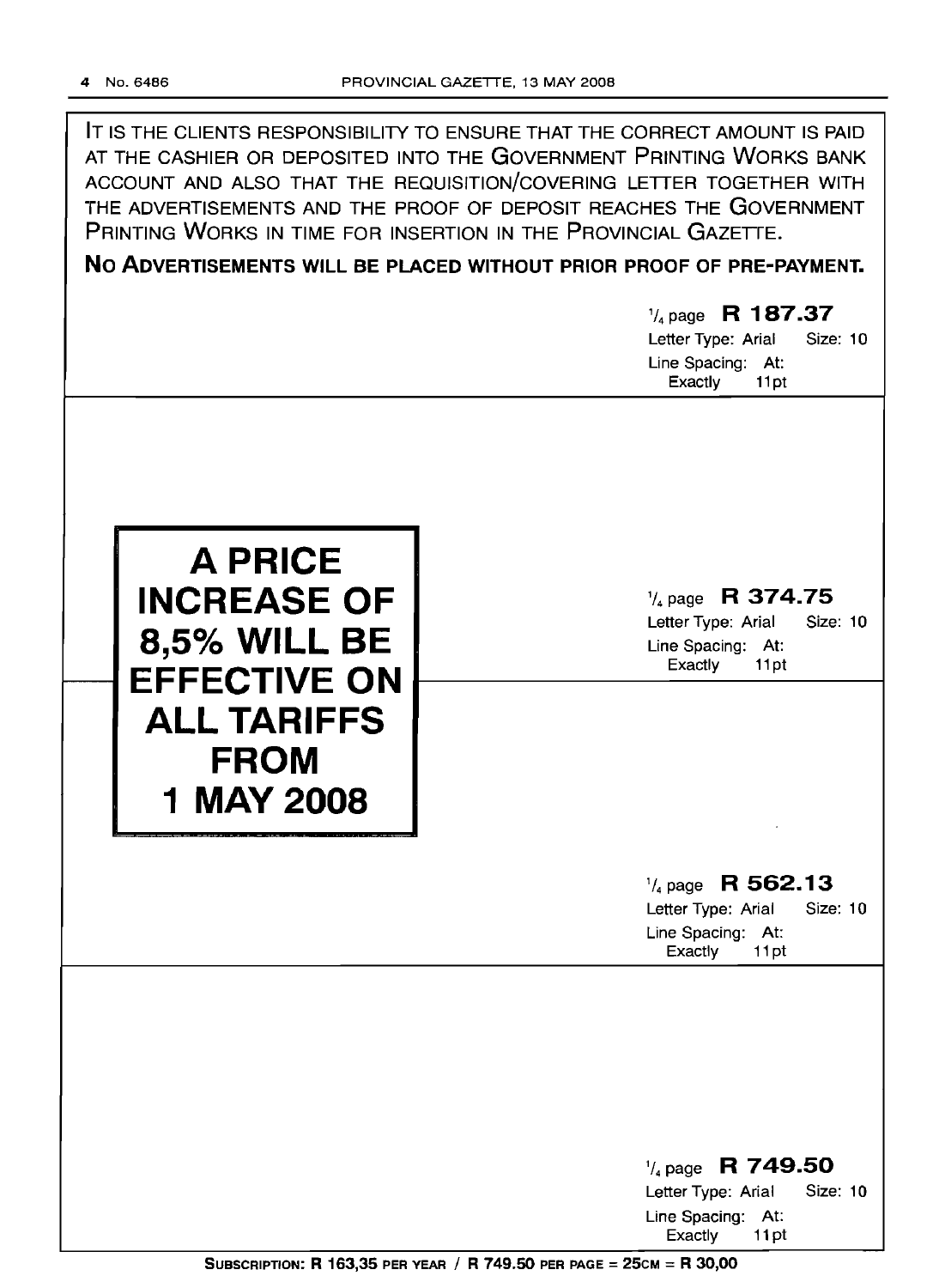

3 In the event where a cheque, submitted by an advertiser to the Government Printer as payment, is dishonoured, then the Government Printer reserves the right to refuse such client further access to the North West Province Provincial Gazette untill any outstanding debts to the Government Printer is settled in full

### **THE GOVERNMENT PRINTER INDEMNIFIED AGAINST LIABILITY**

- 4. The Government Printer will assume no liability in respect of-
	- (1) any delay in the publication of a notice or publication of such notice on any date other than that stipulated by the advertiser;
	- (2) erroneous classification of a notice, or the placement of such notice in any section or under any heading other than the section or heading stipulated by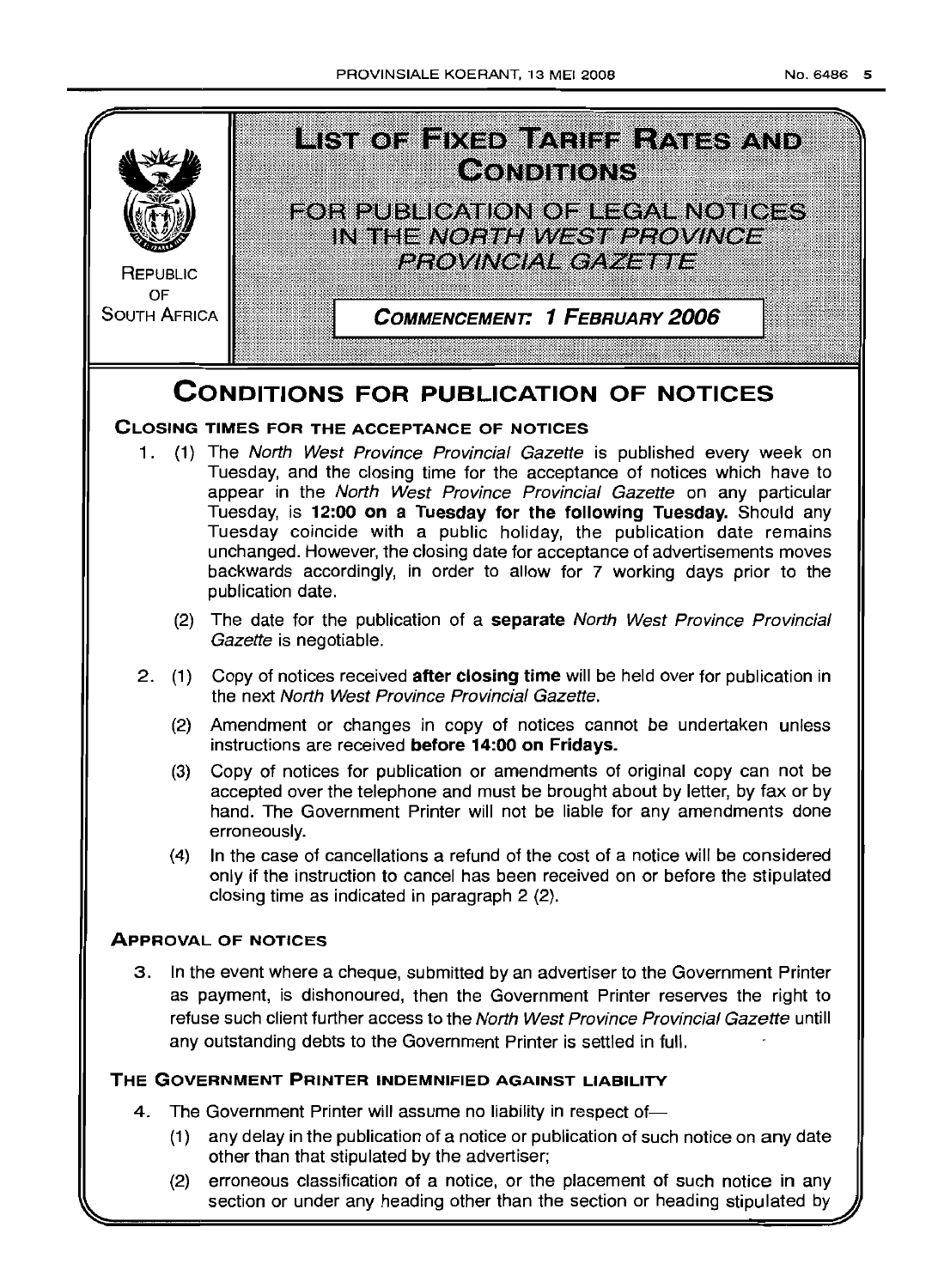- (3) any editing, revision, omission, typographical errors or errors resulting from faint or indistinct copy.
- (4) The Government Prjnting Works is not responsible for any amendments.

### LIABILITY OF ADVERTISER

5. Advertisers will be held liable for any compensation and costs arising from any action which may be instituted against the Government Printer in consequence of the publication of any notice.

### **COPY**

- 6. Copy of notices must be typed on one side of the paper only and may not constitute part of any covering letter or document.
- 7. At the top of any copy, and set well apart from the notice, the following must be stated:

Where applicable

- (1) The heading under which the notice is to appear.
- (2) The cost of publication applicable to the notice, in accordance with the "Word Count Table".

### PAYMENT OF COST

- 9. With effect from 1 April 2005 no notice will be accepted for publication unless the cost of the insertion(s) is prepaid in CASH or by CHEQUE or POSTAL ORDERS. It can be arranged that money can be paid into the banking account of the Government Printer, in which case the deposit slip accompanies the advertisement before publication thereof.
- 10. (1) The cost of a notice must be calculated by the advertiser in accordance with the word count table.
	- (2) Where there is any doubt about the cost of publication of a notice, and in the case of copy, an enquiry, accompanied by the relevant copy, should be addressed to the Advertising Section, Government Printing Works, Private Bag X85, Pretoria, 0001 [Fax: (012) 323-8805], before publication.
- 11. Overpayment resulting from miscalculation on the part of the advertiser of the cost of publication of a notice will not be refunded, unless the advertiser furnishes adequate reasons why such miscalculation occurred. In the event of underpayments, the difference will be recovered from the advertiser, and the notice(s) will not be published until such time as the full cost of such publication has been duly paid in cash or by cheque or postal orders, or into the banking account.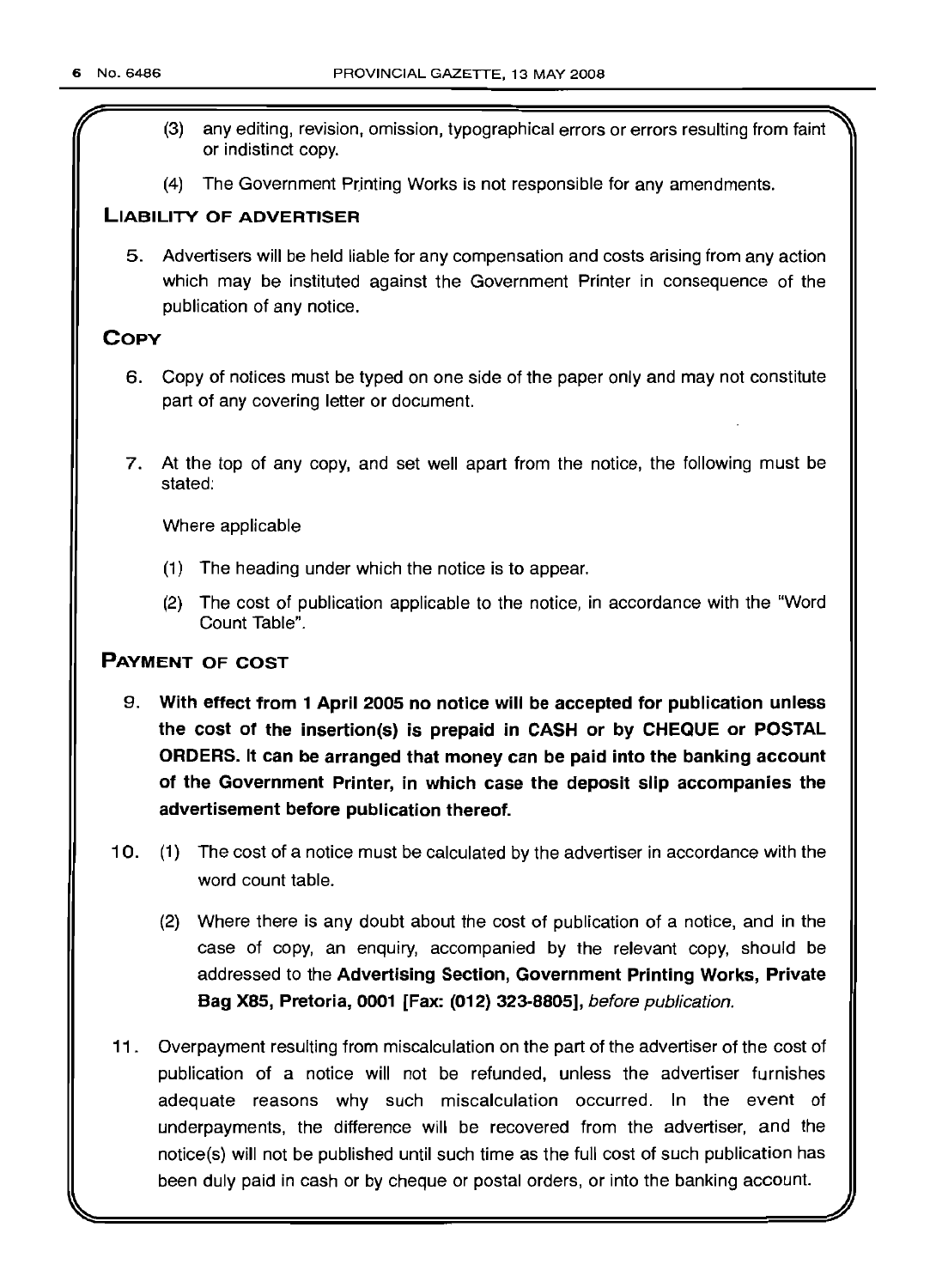- 12. In the event of a notice being cancelled, a refund will be made only if no cost regarding the placing of the notice has been incurred by the Government Printing Works.
- 13. The Government Printer reserves the right to levy an additional charge in cases where notices, the cost of which has been calculated in accordance with the Word Count Table, are subsequently found to be excessively lengthy or to contain overmuch or complicated tabulation.

### PROOF OF PUBLICATION

14. Copies of the North West Province Provincial Gazette which may be required as proof of publication, may be ordered from the Government Printer at the ruling price. The Government Printer will assume no liability for any failure to post such North West Province Provincial Gazette(s) or for any delay in despatching it/them.

# **GOVERNMENT PRINTERS BANK ACCOUNT PARTICULARS**

Bank:

ABSA

BOSMAN STREET

Account No.: 4057114016

Branch code: 632005

Reference No.: 00000050

Fax No.: (012) 323 8805 and (012) 323 0009

### Enquiries:

| Mrs. L. Fourie    | Tel.: (012) 334-4686 |
|-------------------|----------------------|
| Mrs. H. Wolmarans | Tel.: (012) 334-4591 |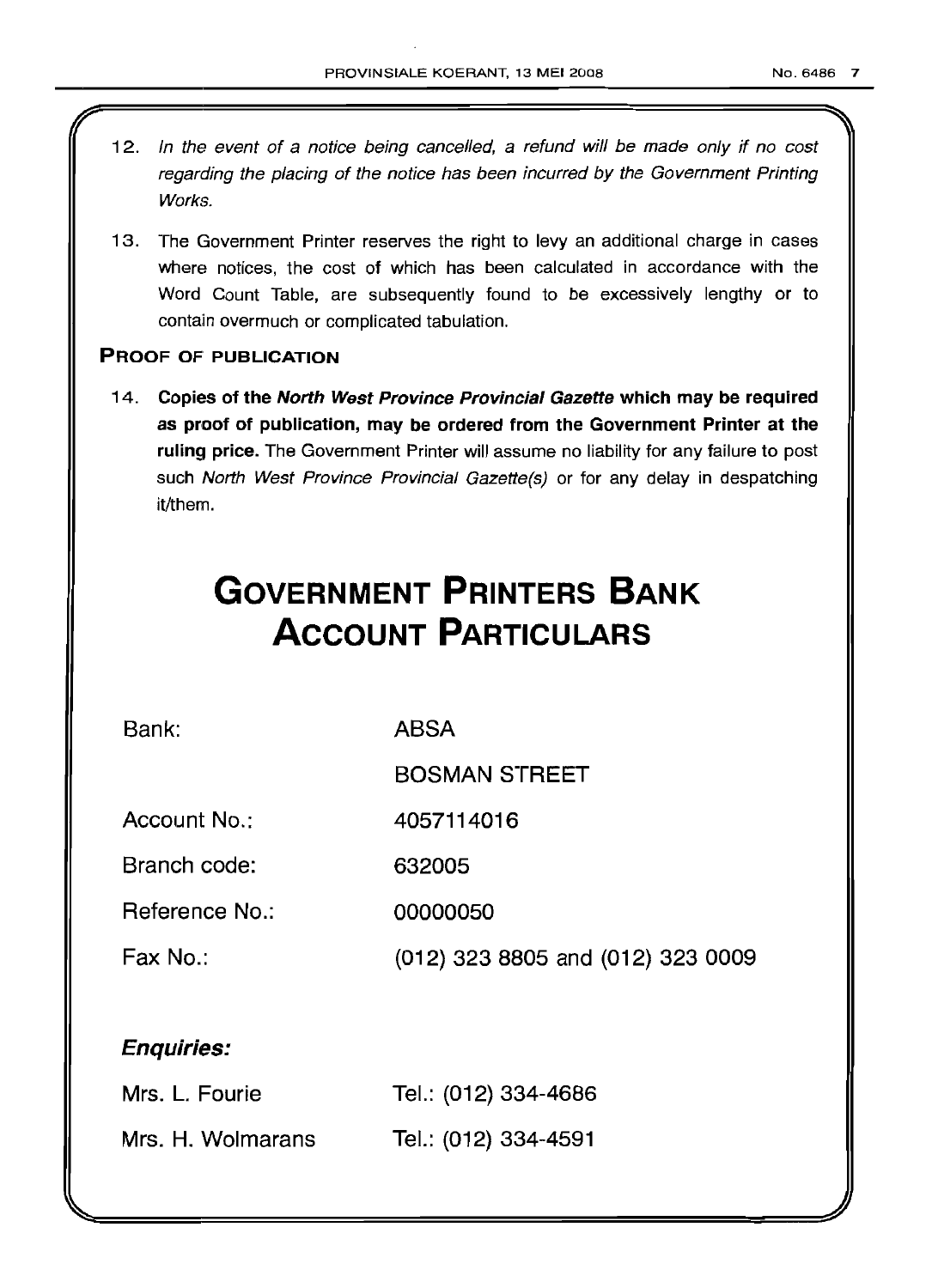### **GENERAL NOTICES • ALGEMENE KENNISGEWINGS**

#### **NOTICE 250 OF 2008**

#### NOTICE OF APPLICATION FOR ESTABLISHMENT OF TOWNSHIP

We, Lombard du Preez Professional Land Surveyors, being the authorized agents of the owner, hereby give notice in terms of section 96 read with section 69 (6) (a) of the Town-planning and Townships Ordinance, 1986, that I have applied to the Local Municipality of Madibeng to establish the township referred to in the Annexure hereto.

Particulars of the application will lie for inspection during normal office hours at the Municipal Offices, Van Velden Street, Brits, for a period of 28 days from 6 May 2008, being the date of first publication of this notice.

Objections to or representations in respect of the application must be lodged with or made in writing to the Municipal Manager, at the above address or at PO Box 106, Brits, 0250, within a period of 28 days from 6 May 2008.

#### **ANNEXURE**

#### Name of township: **Brits Extension** 135.

Full name of applicant: Lombard Du Preez Professional Land Surveyors and Township Planners.

1  $\mathbf{1}$ 

Number of erven in proposed township: 11 erven

Special for dwelling units/buildings

(Coverage: 50%; FAR 1,5; Height: 3): 9

Special for private road:

Special for private open space:

Description of land on which the township is to be established: On a portion of Portion 458 of the farm Krokodildrift No. 446-JQ.

Locality of proposed township: Situated approximately 600 m South West of the De Kroon/Zilkaatsnek Crossing.

Address of applicant: Lombard Du Preez Professional Land Surveyors, PO Box 798, Brits, 0250. Tel: (012) 252-5959.

.**-.**

#### **KENNISGEWING 250 VAN 2008**

#### KENNISGEWING VAN AANSOEK OM STIGTING VAN DORP

Ons, Lombard du Preez Professionele Landmeters, synde die agente van die eienaar, gee hiermee ingevolge artikel 96 saamgelees met artikel 69 (6) (a) van die Ordonnansie op Dorpsbeplanning en Dorpe, 1986, kennis dat ons by die Plaaslike Munisipaliteit van Madibeng aansoek gedoen het om die dorp in die Bylae hierby genoem, te stlq,

Besonderhede van die aansoek Ie ter insae gedurende gewone kantoorure by die Munisipale Kantore, Van Veldenstraat, Brits, vir 'n tydperk van 28 dae vanaf 6 Mei 2008 synde die datum van eerste publikasie van hierdie kennisgewing.

Besware teen of vertoë ten opsigte van die aansoek moet binne 'n tydperk van 28 dae vanaf 6 Mei 2008, skriftelik by of tot die Munisipale Bestuurder by bovermelde adres of by Posbus 106, Brits, 0250, ingedien word.

#### **BYLAE**

#### Naam van die dorp: **Brits Uitbreiding** 135.

Vofle naam van aansoeker: Lombard Du Preez Professionele Landmeters en Dorpsgebiedbeplanners.

Aantal erwe in voorgestelde dorp: 11 erwe

Spesiaal vir wooneenhede/geboue

(Dekking: 50%; VOV: 1,5; Hoogte: 3): 9

Spesiaal vir privaat pad:

Spesiaal vir privaat oopruimte:  $\mathbf{1}$ 

Beskrywing van grond waarop dorp gestig staan te word: 'n Gedeelte van Gedeelte 458 van die plaas Krokodildrift No. 446-JQ.

Ligging van voorgestelde dorp: Geleë ongeveer 600 m suidwes van die De Kroon/Zilkaatsnek-kruising.

 $\mathbf{I}$ 

Adres van applikant: Lombard Du Preez Professionele Landmeters, Posbus 798, Brits, 0250. Tel: (012) 252-5959.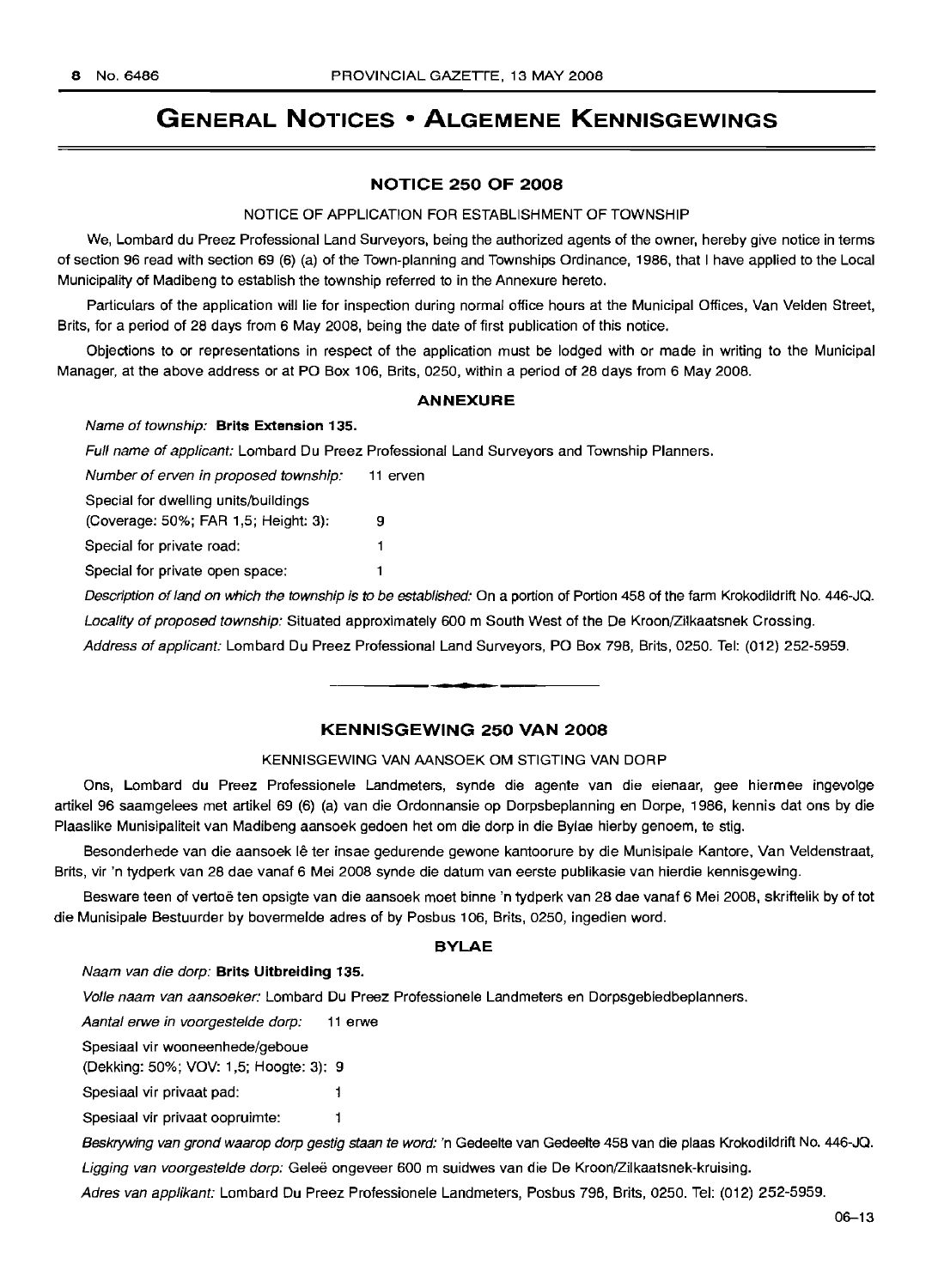#### **NOTICE 251 OF 2008**

#### **HARTBEESPOORT AMENDMENT SCHEME 345**

NOTICE OF APPLICATION FOR THE SIMULTANEOUS AMENDMENT AND SUBDIVISION OF THE TOWN-PLANNING SCHEME IN TERMS OF SECTIONS 56 (1) (b) (i) AND 92 (1) (a) OF THE TOWN-PLANNING AND TOWNSHIPS ORDINANCE, 1986 (ORDINANCE 15 OF 1986)

I, Hedré Dednam Town and Regional Planner, being the authorised agent of the owner of Erf 1/826, Schoemansville, hereby give notice in terms of sections 56 (1) (b) (i) and 92 (1) (a) of the Town-planning and Townships Ordinance, 1986 (Ordinance 15 of 1986), that I have applied to the Madibeng Municipality for the amendment of the town-planning scheme known as the Hartbeespoort Town-planning Scheme, 1993, by the simultaneous rezoning and subdivision of the property described above, situated in 72 Devalera Street, from "Residential 1 with one dwelling per erf' to "Residential 1 with one dwelling per 600 m<sup>2</sup>", with conditions as set out in Amendment Scheme 345.

Particulars of the application will lie for inspection during normal office hours at the office of the Madibeng Municipality, Records Division, Floor 2, 53 Van Velden Street, Brits, for a period of 28 days from 6 May 2008.

Objections to or representations in respect of the application must be lodged with or made in writing at the Chief Executive Officer at the above address or at Hedre Dednam, PO Box 3765, Brits, 0250, Cell: 083 251 4432, within a period of 28 days from 6 May 2008.

#### **KENNISGEWING 251 VAN 2008**

**• •**

#### **HARTBEESPOORT-WYSIGINGSKEMA 345**

KENNISGEWING VANAANSOEK OM GELYKTYDIGE WYSIGING EN ONDERVERDELING VAN DORPSBEPLANNINGSKEMA INGEVOLGE ARTIKELS 56 (1) (b) (i) EN 92 (1) (a) VAN DIE ORDONNANSIE OP DORPSBEPLANNING EN DORPE, 1986 (ORDINANCE 15 OF 1986)

Ek, Hedré Dednam Stads- en Streekbeplanner, synde die gemagtigde agent van die eienaar van Erf 144, Schoemansville, gee hiermee ingevolge artikel 56 (1) (b) (i) en 92 (1) (a) van die Ordonnansie op Dorpsbeplanning en Dorpe, 1986 (Ordonnansie 15 van 1986), kennis dat ek by die Madibeng Munisipaliteit aansoek gedoen het om die gelyktydige wysiging en onderverdeling van die dorpsbeplanningskema bekend as Hartbeespoort-dorpsbeplanningskema, 1993, deur die hersonering van die eiendom hierbo beskryf, gelee in Devalerastraat 72, vanaf "Residensieel 1 met een woonhuis per erf' tot "Residensieel 1 met een woonhuis per 600 m2 " met voorwaardes soos uiteengesit in Wysigingskema 345.

Besonderhede van die aansoek lê ter insae gedurende gewone kantoorure by die Madibeng Munisipaliteit, Rekords Afdeling, Vloer 2, Van Veldenstraat 53, Brits, vir 'n tydperk van 28 dae vanaf 6 Mei 2008.

Besware teen of vertoë ten opsigte van die aansoek moet binne 'n tydperk van 28 dae vanaf 6 Mei 2008 skriftelik by of tot die Hoof Uitvoerende Beampte by bovermelde adres of by Hedre Dednam, Posbus 3765, Brits, 0250, Sel: 083 251 4432, ingedien of gerig word.

06-13

#### **NOTICE 252 OF 2008**

NOTICE OF APPLICATION FOR AMENDMENT OF THE KLERKSDORP LAND USE MANAGEMENT SCHEME 2005, IN TERMS OF SECTION 56 (1) (b) (i) OF THE TOWN-PLANNING AND TOWNSHIPS ORDINANCE, 1986 (ORDINANCE 15 OF 1986)

#### **KLERKSDORP LAND USE MANAGEMENT SCHEME, 2005**

#### **AMENDMENT SCHEME 412**

I, Joze Maleta, being the authorized agent of the owner of the Remaining Extent of Erf 1525, of the Township Klerksdorp Extension 5, hereby give notice in terms of section 56 (1) (b) (i) of the Town-planning and Townships Ordinance, 1986, that I have applied to the City Council of Matlosana for the amendment of the town-planning scheme known as the Klerksdorp Land Use Management Scheme, 2005, as amended by the rezoning of the Remaining Extent of Erf 1525 of the township Klerksdorp Extension 5, situated adjacent to Adriaan Street, Klerksdorp Extension 5, from "Residential 1" to "Residential 2" with three living units.

Particulars of the application will lie for inspection during normal office hours at the office of the Municipal Manager, Room 107, Municipal Buildings, Bram Fischer Street, Klerksdorp, for the period of 28 days from 6 May 2008.

Objections to or representations in respect of the application must be lodged with or made in writing to the Municipal Manager at the above address or at PO Box 99, Klerksdorp, 2570, within a period of 28 days from 6 May 2007.

Address of agent: J. Maleta, P.O. Box 1372, Klerksdorp, 2570. Tel: (018) 462-1991.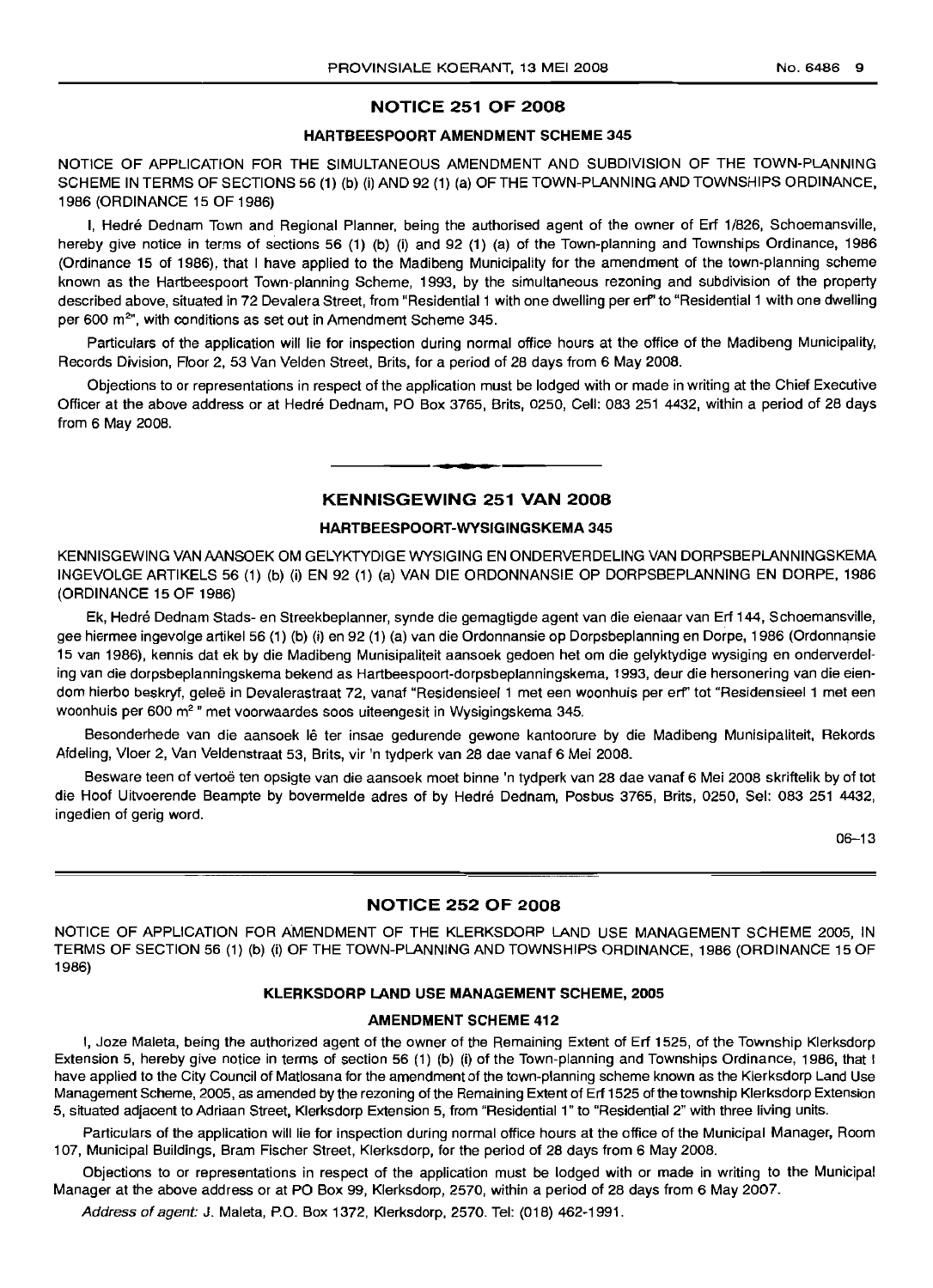#### **KENNISGEWING 252 VAN 2008**

KENNISGEWING VAN AANSOEK OM WYSIGING VAN DIE KLERKSDORP GRONDGEBRUIK BESTUURSKEMA 2005 INGEVOLGE ARTIKEL 56 (1) (b) (i) VAN DIE ORDONNANSIE OP DORPSBEPLANNING EN DORPE, 1986 (ORDONNANSIE 15 VAN 1986)

#### **KLERKSDORP-GRONDGEBRLlIKBESTUURSKEMA, 2005**

#### **WYSIGINGSKEMA 412**

Ek, Joze Maleta, synde die gemagtigde agent van die eienaar van die Restant van Erf 1525 van die dorp Klerksdorp Uitbreiding 5, gee hiermee ingevolge artikel 56 (1) (b) (i) van die Ordonnansie op Dorpsbeplanning en Dorpe, 1986, kennis dat ek by die Stadsraad van Matlosana aansoek gedoen het om die wysiging van die dorpsbeplanningskema bekend as die Klerksdorp-Grondgebruikbestuurskema, 2005, soos gewysig, deur die hersonering van die Restant van Erf 1525 van die dorp Klerksdorp Uitbreiding 5, gelee aan Adriaanstraat, Klerksdorp Uitbreiding 5, van "Residensieel 1" na "Residensieel 2" met drie wooneenhede.

Besonderhede van die aansoek lê ter insae gedurende gewone kantoorure by die kantoor van die Munisipale Bestuurder, Kamer 107, Burgersentrum, Bram Fischerstraat, Klerksdorp, vir 'n tydperk van 28 dae vanaf 6 Mei 2008.

Besware teen of vertoe ten opsigte van die aansoek moet binne 'n tydperk van 28 dae vanaf 6 Mei 2008 skriftelik by of tot die Munisipale Bestuurder by bovermelde adres of by Posbus 99, Klerksdorp, 2570, ingedien of gerig word.

Adres van agent: J. Maleta, Posbus 1372, Klerksdorp, 2570. [Tel: (018) 462-1991.]

 $6 - 13$ 

#### **NOTICE 253 OF 2008**

NOTICE OF APPLICATION FOR AMENDMENT OF TOWN-PLANNING SCHEME IN TERMS OF SECTION 56 (1) (b) (i) OF THE TOWN-PLANNING AND TOWNSHIPS ORDNANCE, 1986 (ORDINANCE 15 OF 1986)

#### **RUSTENBURG LAND USE MANAGEMENT SCHEME, 2005-AMENDMENT SCHEME 453**

Maxim Planning Solutions being the authorised agent of the owner of Portion 6 of Erf 1201, Rustenburg, hereby gives notice in terms of section 56 (1) (b) (i) of the Town-planning and Townships Ordinance, 1986, that we have applied to the Rustenburg Local Municipality for the amendment of the town-planning scheme known as Rustenburg Land Use Management Scheme, 2005, by the rezoning of the property described above, situated at 187 Joubert Street from "Residential 1" to "Special" for the purposes of offices and "Residential 2" with a density of 40 units per hectare.

Particulars of the application will lie for inspection during normal office hours at the office of the Director: Planning and Development, Room 313, Missionary Mpheni House, c/o Beyers Naude and Nelson Mandela Drive, Rustenburg, for the period of 28 days from 6 May 2008.

Objections to or representations in respect of the application must be lodged with or made in writing to the Municipal Manager, at the above address or at P.O. Box 16, Rustenburg, 0300, within a period of 28 days from 6 May 2008.

Address of authorised agent: Maxim Planning Solutions, 37 Von Wielligh Street, Rustenburg, P.O. Box 21114, Proteapark, 0305. Tel: (014) 592-9489. (2/1103).

**• •**

#### **KENNISGEWING 253 VAN 2008**

KENNISGEWING VAN AANSOEK OM WYSIGING VAN DORPSBEPLANNINGSKEMA INGEVOLGE ARTIKEL 56 (1) (b) (i) VAN DIE ORDONNANSIE OP DORPSBEPLANNING EN DORPE, 1986 (ORDONNANSIE 15 VAN 1986)

#### **KLERKSDORP LAND USE MANAGEMENT SCHEME, 2005-WYSIGINGSKEMA 453**

Maxim Planning Solutions synde die gemagtigde agent van die eienaar van Gedeelte 6 van Erf 1201, Rustenburg, gee hiermee ingevolge artikel 56 (1) (b) (i) van die Ordonnansie op Dorpsbeplanning en Dorpe, 1986, kennis dat ons by die Rustenburg Plaaslike Munisipaliteit aansoek gedoen het om die wysiging van die dorpsbeplanningskema bekend as Rustenburg Land Use Management Scheme, 2005, deur die hersonering van die eiendom hierbo beskryf, geleë te Joubertstraat 187 vanaf "Residensieel 1" na "Spesiaal" vir die doeleindes van kantore asook "Residensieel 2" met 'n digtheid van 40 eenhede per hektaar.

Besonderhede van die aansoek lê ter insae gedurende gewone kantoorure by die kantoor van die Direkteur: Beplanning en Ontwikkeling, Kamer 313, Missionary Mpheni House, h/v Beyers Naude en Nelson Mandelarylaan, Rustenburg, vir 'n tydperk van 28 dae vanaf 6 Mei 2008.

Besware teen of vertoë ten opsigte van die aansoek moet binne 'n tydperk van 28 dae vanaf 6 Mei 2008 skriftelik by of tot die Munisipale Bestuurder, by bovermelde adres of by Posbus 16, Rustenburg, 0300, ingedien of gerig word.

Adres van gemagtigde agent: Maxim Planning Solutions, Von Wiellighstraat 37, Rustenburg, Posbus 21114, Proteapark, 0305. Tel: (014) 592-9489. (2/1103).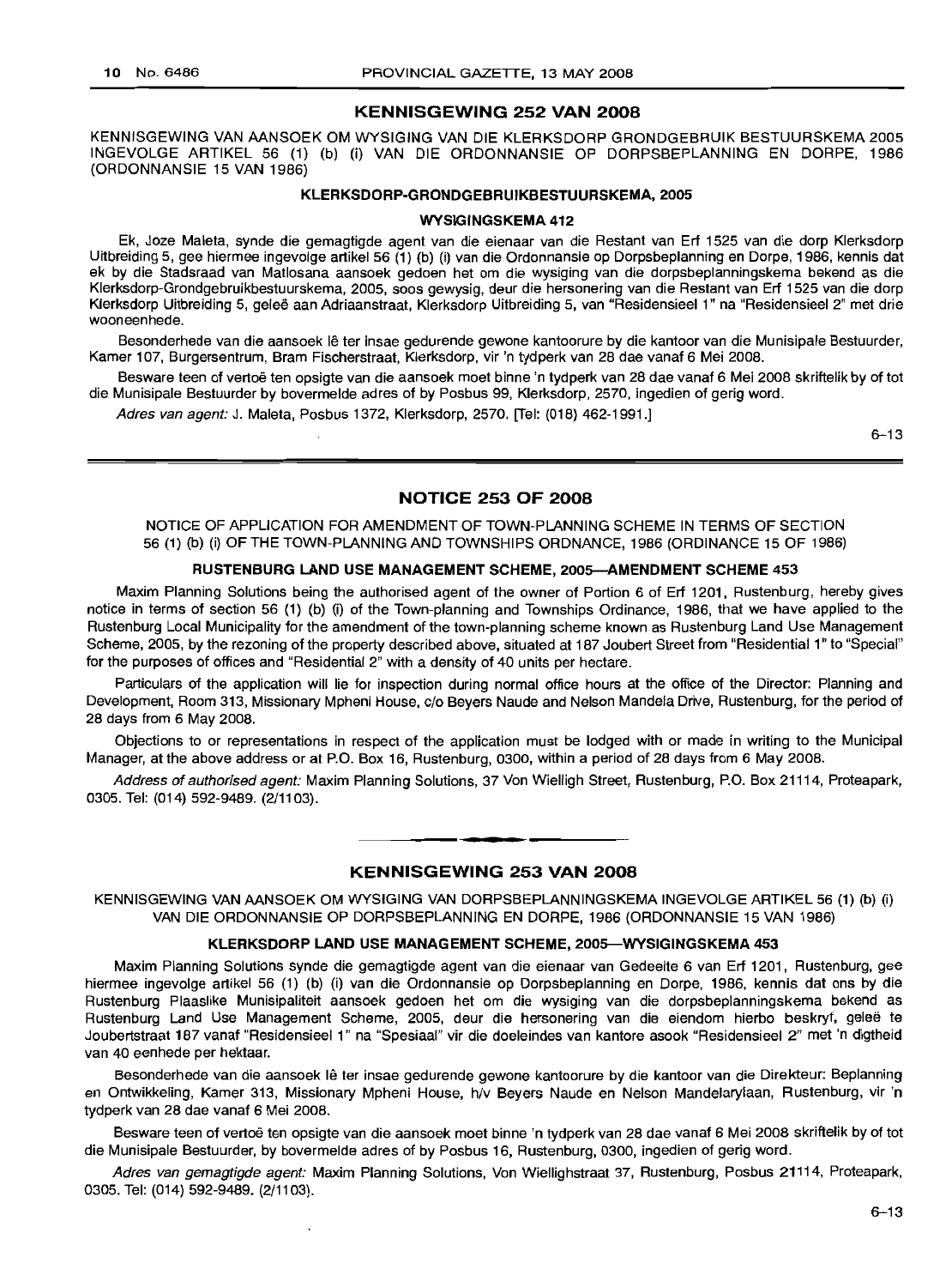#### **NOTICE 254 OF 2008**

NOTICE OF APPLICATION FOR AMENDMENT OF TOWN-PLANNING SCHEME IN TERMS OF SECTION 56 (1) (b) (i) OF THE TOWN-PLANNING AND TOWNSHIPS ORDINANCE, 1986 (ORDINANCE 15 OF 1986)

#### **RUSTENBURG LAND USE MANAGEMENT SCHEME, 2005-AMENDMENT SCHEME 455**

Maxim Planning Solutions being the authorised agent of the owner of the Remaining Extent of Erf 990, Rustenburg, hereby gives notice in terms of section 56 (1) (b) (i) of the Town-planning and Townships Ordinance, 1986, that we have applied to the Rustenburg Local Municipality for the amendment of the town-planning scheme known as Rustenburg Land Use Management Scheme, 2005, by the rezoning of the property described above, situated at 85 Leyd Street from "Residential 1" to "Residential 2" with a density of 60 units per hectare.

Particulars of the application will lie for inspection during normal office hours at the office of the Director: Planning and Development, Room 313, Missionary Mpheni House, c/o Beyers Naude and Nelson Mandela Drive, Rustenburg, for the period of 28 days from 6 May 2008.

Objections to or representations in respect of the application must be lodged with or made in writing to the Municipal Manager, at the above address or at P.O. Box 16, Rustenburg, 0300, within a period of 28 days from 6 May 2008.

Address of authorised agent: Maxim Planning Solutions, 37 Von Wielligh Street, Rustenburg, P.O. Box 21114, Proteapark, 0305. Tel: (014) 592-9489. (2/1110).

#### **KENNISGEWING 254 VAN 2008**

.**- .**

KENNISGEWING VAN AANSOEK OM WYSIGING VAN DORPSBEPLANNINGSKEMA INGEVOLGE ARTIKEL 56 (1) (b) (i) VAN DIE ORDONNANSIE OP DORPSBEPLANNING EN DORPE, 1986 (ORDONNANSIE 15 VAN 1986)

#### **RUSTENBURG LAND USE MANAGEMENT SCHEME, 2005-WYSIGINGSKEMA 455**

Maxim Planning Solutions synde die gemagtigde agent van die eienaar van die Resterende Gedeelte van Erf 990, Rustenburg, gee hiermee ingevolge artikel 56 (1) (b) (i) van die Ordonnansie op Dorpsbeplanning en Dorpe, 1986, kennis dat ons by die Rustenburg Plaaslike Munisipaliteit aansoek gedoen het om die wysiging van die dorpsbeplanningskema bekend as Rustenburg Land Use Management Scheme, 2005, deur die hersonering van die eiendom hierbo beskryf, geleë te Leydstraat 85 vanaf "Residensieel 1" na "Residensieel 2" met 'n digtheid van 60 eenhede per hektaar.

Besonderhede van die aansoek Ie ter insae gedurende gewone kantoorure by die kantoor van die Direkteur: Beplanning en Ontwikkeling, Kamer 313, Missionary Mpheni House, h/v Beyers Naude en Nelson Mandelarylaan, Rustenburg, vir 'n tydperk van 28 dae vanaf 6 Mei 2008.

Besware teen of vertoë ten opsigte van die aansoek moet binne 'n tydperk van 28 dae vanaf 6 Mei 2008 skriftelik by of tot die Munisipale Bestuurder, by bovermelde adres of by Posbus 16, Rustenburg, 0300, ingedien of gerig word.

Adres van gemagtigde agent: Maxim Planning Solutions, Von Wiellighstraat 37, Rustenburg, Posbus 21114, Proteapark, 0305. Tel: (014) 592-9489. (2/1110).

6-13

#### **NOTICE 255 OF 2008**

NOTICE OF APPLICATION FOR AMENDMENT OF TOWN-PLANNING SCHEME IN TERMS OF SECTION 56 (1) (b) (i) OF THE TOWN-PLANNING AND TOWNSHIPS ORDNANCE, 1986 (ORDINANCE 15 OF 1986)

#### **RUSTENBURG LAND USE MANAGEMENT SCHEME, 2005-AMENDMENT SCHEME 456**

Maxim Planning Solutions being the authorised agent of the Remaining Extent of Erf 1127, Rustenburg, hereby gives notice in terms of section 56 (1) (b) (i) of the Town-planning and Townships Ordinance, 1986, that we have applied to the Rustenburg Local Municipality for the amendment of the town-planning scheme known as Rustenburg Land Use Management Scheme, 2005, by the rezoning of the property described above, situated at 165 Klopper Street, from "Residential 1" to "Business 1".

Particulars of the application will lie for inspection during normal office hours at the office of the Director: Planning and Development, Room 313, Missionary Mpheni House, c/o Beyers Naude and Nelson Mandela Drive, Rustenburg, for the period of 28 days from 6 May 2008.

Objections to or representations in respect of the application must be lodged with or made in writing to the Municipal Manager, at the above address or at P.O. Box 16, Rustenburg, 0300, within a period of 28 days from 6 May 2008.

Address of authorised agent: Maxim Planning Solutions, 37 Von Wielligh Street, Rustenburg, P.O. Box 21114, Proteapark, 0305. Tel: (014) 592-9489. (2/1111).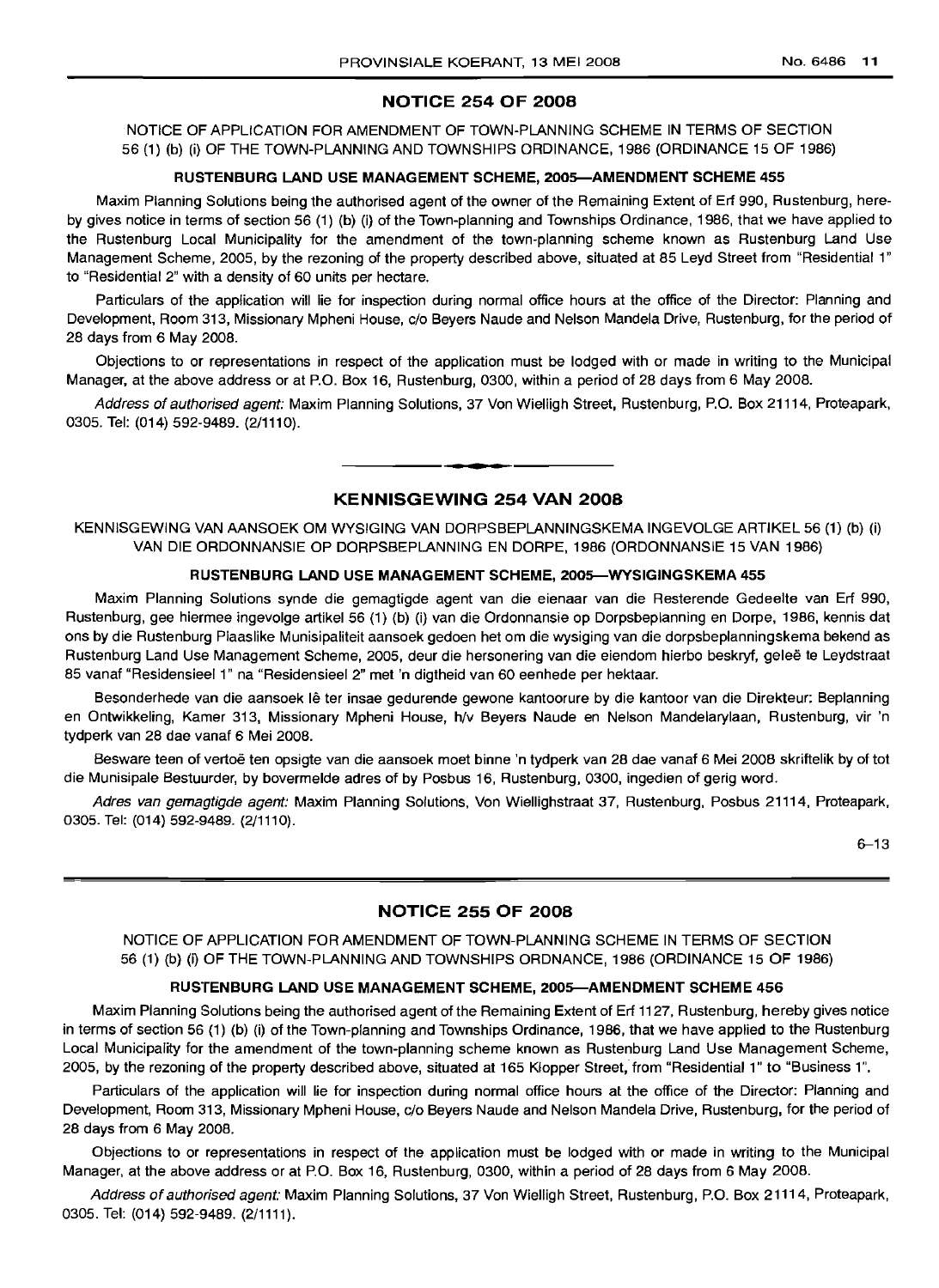#### **KENNISGEWING 255 VAN 2008**

KENNISGEWING VAN AANSOEK OM WYSIGING VAN DORPSBEPLANNINGSKEMA INGEVOLGE ARTIKEL 56 (1) (b) (i) VAN DIE ORDONNANSIE OP DORPSBEPLANNING EN DORPE, 1986 (ORDONNANSIE 15 VAN 1986)

#### **RUSTENBURG LAND USE MANAGEMENT SCHEME, 2005-WYSIGINGSKEMA 456**

Maxim Planning Solutions synde die gemagtigde agent van die eienaar van die Resterende Gedeelte van Erf 1127, Rustenburg, gee hiermee ingevolge artikel 56 (1) (b) (i) van die Ordonnansie op Dorpsbeplanning en Dorpe, 1986, kennis dat ons by die Rustenburg Plaaslike Munisipaliteit aansoek gedoen het om die wysiging van die dorpsbeplanningskema bekend as Rustenburg Land Use Management Scheme, 2005, deur die hersonering van die eiendom hierbo beskryf, geleë te Klopperstraat 165 vanaf "Residensieel 1" na "Besigheid 1",

Besonderhede van die aansoek Ie ter insae gedurende gewone kantoorure by die kantoor van die Direkteur: Beplanning en Ontwikkeling, Kamer 313, Missionary Mpheni House, h/v Beyers Naude en Nelson Mandelarylaan, Rustenburg, vir 'n tydperk van 28 dae vanaf 6 Mei 2008.

Besware teen of vertoë ten opsigte van die aansoek moet binne 'n tydperk van 28 dae vanaf 6 Mei 2008 skriftelik by of tot die Munisipale Bestuurder, by bovermelde adres of by Posbus 16, Rustenburg, 0300, ingedien of gerig word.

Adres van gemagtigde agent: Maxim Planning Solutions, Von Wiellighstraat 37, Rustenburg, Posbus 21114, Proteapark, 0305. Tel: (014) 592-9489. (2/1111).

6-13

#### **NOTICE 256 OF 2008**

NOTICE OF APPLICATION FOR AMENDMENT OF TOWN-PLANNING SCHEME IN TERMS OF SECTION 56 (1) (b) (i) OF THE TOWN-PLANNING AND TOWNSHIPS ORDNANCE, 1986 (ORDINANCE 15 OF 1986)

#### **RUSTENBURG LAND USE MANAGEMENT SCHEME, 2005-AMENDMENT SCHEME 462**

Maxim Planning Solutions being the authorised agent of the owner of Portion 2 of Erf 1037, Rustenburg, hereby gives notice in terms of section 56 (1) (b) (i) of the Town-planning and Townships Ordinance, 1986, that we have applied to the Rustenburg Local Municipality for the amendment of the town-planning scheme known as Rustenburg Land Use Management Scheme, 2005, by the rezoning of the property described above, situated at 93A Kock Street, from "Residential 1" to "Business 1".

Particulars of the application will lie for inspection during normal office hours at the office of the Director: Planning and Development, Room 313, Missionary Mpheni House, c/o Beyers Naude and Nelson Mandela Drive, Rustenburg, for the period of 28 days from 6 May 2008.

Objections to or representations in respect of the application must be lodged with or made in writing to the Municipal Manager, at the above address or at P.O. Box 16, Rustenburg, 0300, within a period of 28 days from 6 May 2008.

Address of authorised agent: Maxim Planning Solutions, 37 Von Wielligh Street, Rustenburg, P.O. Box 21114, Proteapark, 0305. Tel: (014) 592-9489. (2/1112).

#### **KENNISGEWING 256 VAN 2008**

.**- .**

KENNISGEWING VAN AANSOEK OM WYSIGING VAN DORPSBEPLANNINGSKEMA INGEVOLGE ARTIKEL 56 (1) (b) (i) VAN DIE ORDONNANSIE OP DORPSBEPLANNING EN DORPE, 1986 (ORDONNANSIE 15 VAN 1986)

#### **RUSTENBURG LAND USE MANAGEMENT SCHEME, 2005-WYSIGINGSKEMA 462**

Maxim Planning Solutions synde die gemagtigde agent van die eienaar van Gedeelte 2 van Erf 1037, Rustenburg, gee hiermee ingevolge artikel 56 (1) (b) (i) van die Ordonnansie op Dorpsbeplanning en Dorpe, 1986, kennis dat ons by die Rustenburg Plaaslike Munisipaliteit aansoek gedoen het om die wysiging van die dorpsbeplanningskema bekend as Rustenburg Land Use Management Scheme, 2005, deur die hersonering van die eiendom hierbo beskryf, geleë te Kockstraat 93A vanaf "Residensieel 1" na "Besigheid 1",

Besonderhede van die aansoek lê ter insae gedurende gewone kantoorure by die kantoor van die Direkteur: Beplanning en Ontwikkeling, Kamer 313, Missionary Mpheni House, h/v Beyers Naude en Nelson Mandelarylaan, Rustenburg, vir 'n tydperk van 28 dae vanaf 6 Mei 2008.

Besware teen of vertoë ten opsigte van die aansoek moet binne 'n tydperk van 28 dae vanaf 6 Mei 2008 skriftelik by of tot die Munisipale Bestuurder, by bovermelde adres of by Posbus 16, Rustenburg, 0300, ingedien of gerig word.

Adres van gemagtigde agent: Maxim Planning Solutions, Von Wiellighstraat 37, Rustenburg, Posbus 21114, Proteapark, 0305. Tel: (014) 592-9489. (2/1112).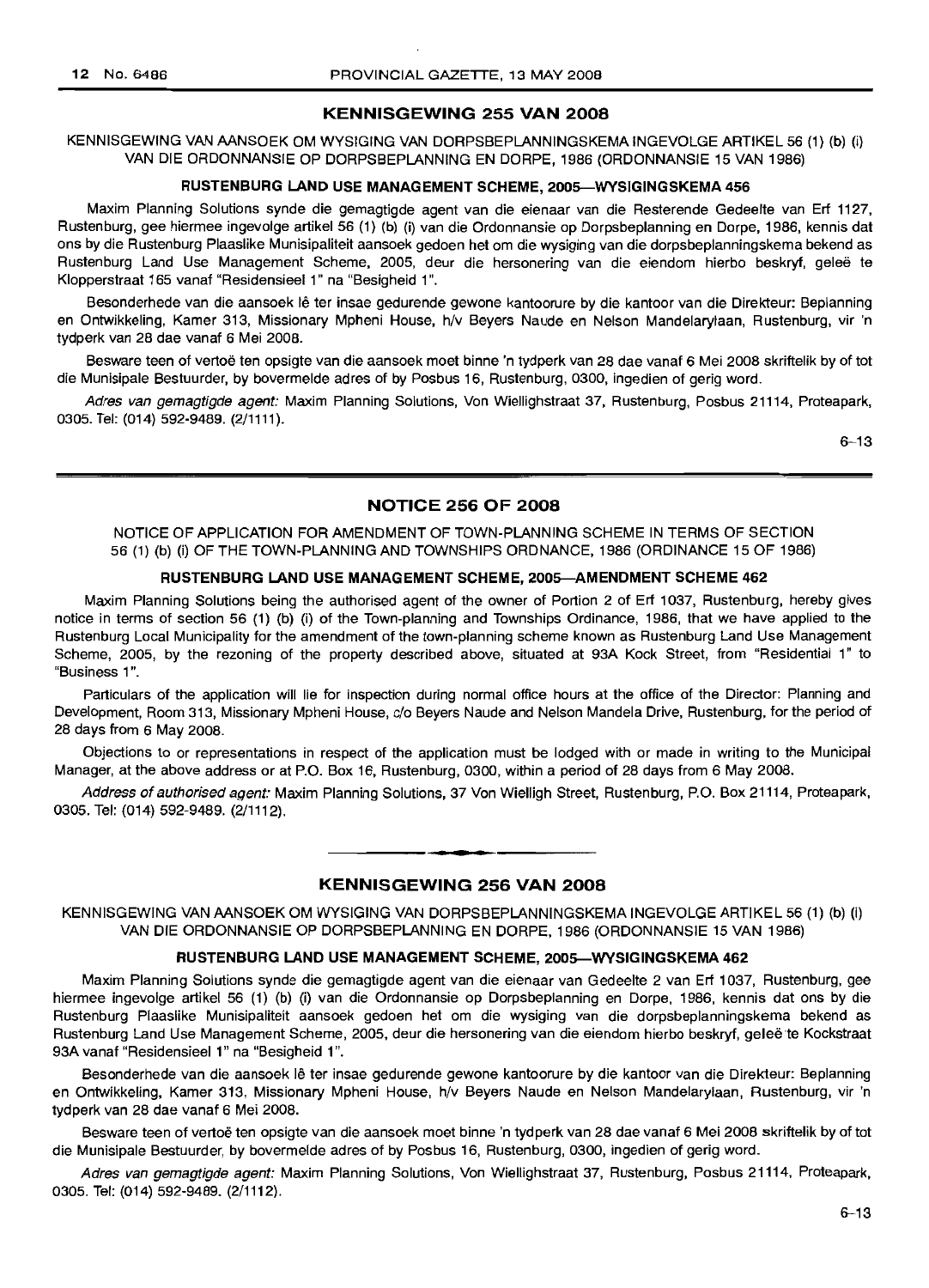#### **NOTICE 257 OF 2008**

NOTICE OF APPLICATION FOR AMENDMENT OF TOWN-PLANNING SCHEME IN TERMS OF SECTION 56 (1) (b) (i) OF THE TOWN-PLANNING AND TOWNSHIPS ORDINANCE, 1986 (ORDINANCE 15 OF 1986)

#### **RUSTENBURG LAND USE MANAGEMENT SCHEME, 200S-AMENDMENT SCHEME 463**

Maxim Planning Solutions being the authorised agent of the owner of the Remaining Extent of Portion 1 of Erf 1211, Rustenburg, hereby gives notice in terms of section 56 (1) (b) (i) of the Town-planning and Townships Ordinance, 1986, that we have applied to the Rustenburg Local Municipality for the amendment of the town-planning scheme known as Rustenburg Land Use Management Scheme, 2005, by the rezoning of the property described above, situated at 34A Marais Street from "Residential 1" to "Special" for the purposes of offices.

Particulars of the application will lie for inspection during normal office hours at the office of the Director Planning and Development, Room 313, Missionary Mpheni House, c/o Beyers Naude and Nelson Mandela Drive, Rustenburg, for the period of 28 days from 6 May 2008.

Objections to or representations in respect of the application must be lodged with or made in writing to the Municipal Manager, at the above address or at P.O. Box 16, Rustenburg, 0300, within a period of 28 days from 6 May 2008.

Address of authorised agent: Maxim Planning Solutions, 37 Von Wielligh Street, Rustenburg, P.O. Box 21114, Proteapark, 0305. Tel: (014) 592-9489. (2/1113).

### **• KENNISGEWING 257 VAN 2008**

KENNISGEWING VAN AANSOEK OM WYSIGING VAN DORPSBEPLANNINGSKEMA INGEVOLGE ARTIKEL 56 (1) (b) (i) VAN DIE ORDONNANSIE OP DORPSBEPLANNING EN DORPE, 1986 (ORDONNANSIE 15 VAN 1986)

#### **RUSTENBURG LAND USE MANAGEMENT SCHEME, 200S-WYSIGINGSKEMA 463**

Maxim Planning Solutions synde die gemagtigde agent van die eienaar van die Resterende Gedeelte van Gedeelte 1 van Erf 1211, Rustenburg, gee hiermee ingevolge artikel 56 (1) (b) (i) van die Ordonnansie op Dorpsbeplanning en Dorpe, 1986, kennis dat ons by die Rustenburg Plaaslike Munisipaliteit aansoek gedoen het om die wysiging van die dorpsbeplanningskema bekend as Rustenburg Land Use Management Scheme, 2005, deur die hersonering van die eiendom hierbo beskryf, geleë te Maraisstraat 34A vanaf "Residensieel 1" na "Spesiaal" vir die doeleindes van kantore.

Besonderhede van die aansoek Ie ter insae gedurende gewone kantoorure by die kantoor van die Direkteur: Beplanning en Ontwikkeling, Kamer 313, Missionary Mpheni House, h/v Beyers Naude en Nelson Mandelarylaan, Rustenburg, vir 'n tydperk van 28 dae vanaf 6 Mei 2008.

Besware teen of vertoë ten opsigte van die aansoek moet binne 'n tydperk van 28 dae vanaf 6 Mei 2008 skriftelik by of tot die Munisipale Bestuurder, by bovermelde adres of by Posbus 16, Rustenburg, 0300, ingedien of gerig word.

Adres van gemagtigde agent: Maxim Planning Solutions, Von Wiellighstraat 37, Rustenburg, Posbus 21114, Proteapark, 0305. Tel: (014) 592-9489. (2/1113).

6-13

#### **NOTICE 258 OF 2008**

NOTICE OF APPLICATION FOR AMENDMENT OF TOWN-PLANNING SCHEME IN TERMS OF SECTION 56 (1) (b) (i) OF THE TOWN-PLANNING AND TOWNSHIPS ORDINANCE, 1986 (ORDINANCE 15 OF 1986)

#### **ZEERUST TOWN-PLANNING SCHEME, 1980 - AMENDMENT SCHEME**

Maxim Planning Solutions, being the authorised agent of the owners of a portion of the Remaining Extent of Erf 741, Zeerust (to be known as Portion 2 of Erf 741, Zeerust) and Portions 3 and 4 of Erf 741, Zeerust, hereby gives notice in terms of section 56 (1) (b) (i) of the Town-planning and Townships Ordinance, 1986, that we have applied to the Ramotshere Moiloa Local Municipality for the amendment of the town-planning scheme known as Zeerust Town-planning Scheme, 1980, as amended, by the rezoning of a portion of the Remaining Extent of Erf 741, Zeerust (to be known as Portion 2 of Erf 741, Zeerust), situated adjacent to Doorn Street, from "Residential 1" to "Residential 2" [two (2) dwelling units], as well as the rezoning of Portion 3 of Erf 741, Zeerust and Portion 4 of Erf 741, Zeerust, situated adjacent to Berg Street, from "Residential 1" to "Residential 2" [six (6) dwelling units].

Particulars of the application will lie for inspection during normal office hours at the office of the Municipal Manager, Ramotshere Moiloa Local Municipality, situated on the corner of Coetzee and President Streets, Zeerust, for the period of 28 days from 6 May 2008.

Objections to or representations in respect of the application must be lodged with or made in writing to the Municipal Manager: Ramotshere Moiloa Local Municipality at the *above* address or posted to P.O. Box 92, Zeerust, 2865, within a period of 28 days from 6 May 2008.

Address of authorised agent: Maxim Planning Solutions, 56 Archbishop Desmond Tutu Street, Klerksdorp, 2570; P.O. Box 10681, Klerksdorp, 2570. Tel. (018) 462-1756.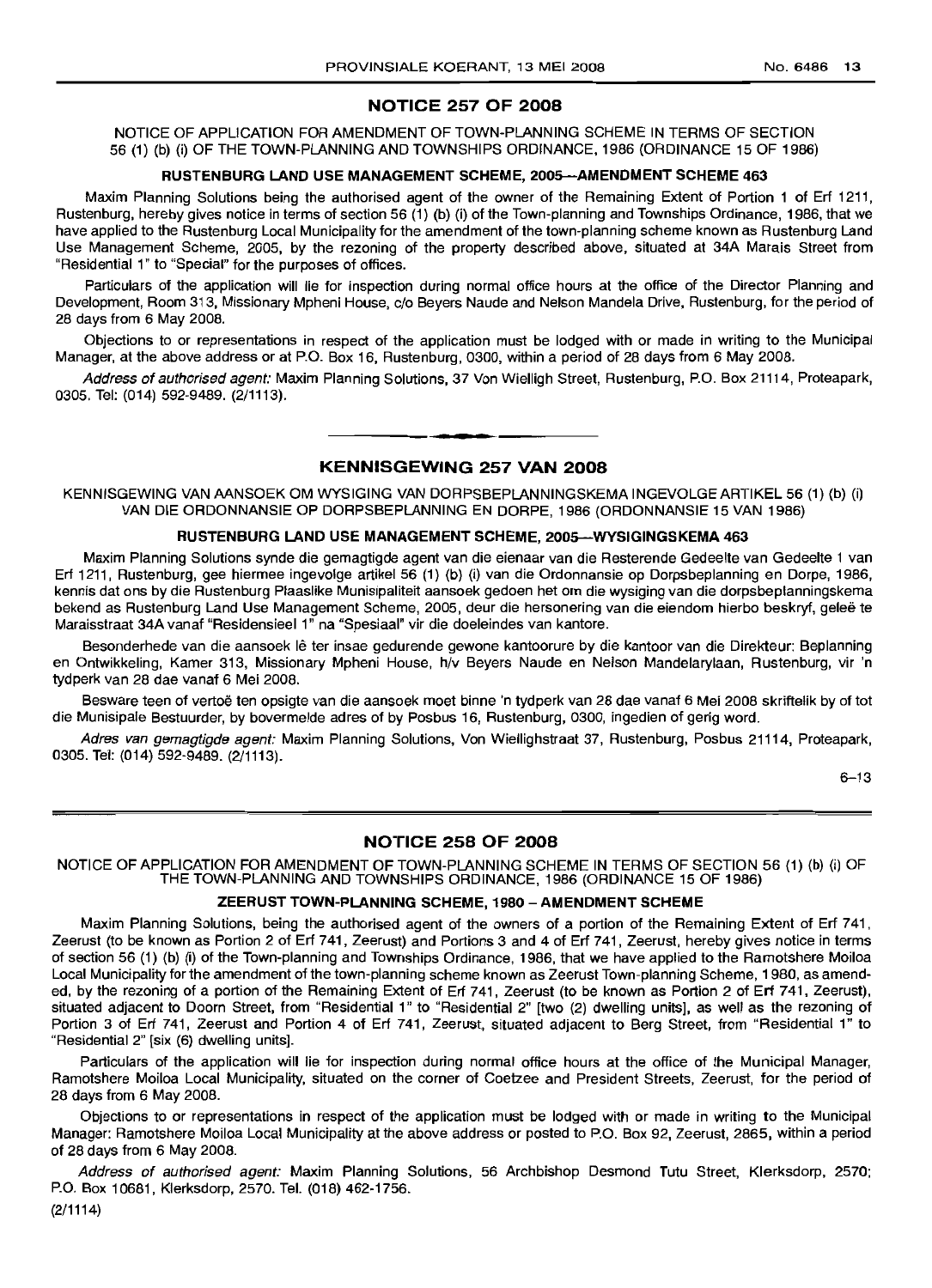#### **KENNISGEWING 258 VAN 2008**

KENNISGEWING VAN AANSOEK OM WYSIGING VAN DORPSBEPLANNINGSKEMA INGEVOLGE ARTIKEL 56 (1) (b) (i) VAN DIE ORDONNANSIE OP DORPSBEPLANNING EN DORPE, 1986 (ORDONNANSIE 15 VAN 1986)

#### **ZEERUST-DORPSBEPLANNINGSKEMA, 1980 - WYSIGINGSKEMA**

Maxim Planning Solutions, synde die gemagtigde agent van die eienaars van 'n gedeelte van die Resterende Gedeelte van Erf 741, Zeerust (bekend te staan as Gedeelte 2 van Erf 741, Zeerust) en Gedeeltes 3 en 4 van Erf 741, Zeerust, gee hiermee ingevolge artikel 56 (1) (b) (i) van die Ordonnansie op Dorpsbeplanning en Dorpe, 1986, kennis dat ons by die Ramotshere Moiloa Plaaslike Munisipaliteit aansoek gedoen het om die wysiging van die Zeerust-dorpsbeplanningskema, 1980, soos gewysig, deur die hersonering van 'n gedeelte van die Resterende Gedeelte van Erf 741, Zeerust (bekend te staan as Gedeelte 2 van Erf 741, Zeerust), gelee aanliggend tot Doornstraat, vanaf "ResidensieeI1" na "ResidensieeI2" [twee (2) wooneenhedej, asook die hersonering van Gedeelte 3 van Erf 741, Zeerust en Gedeelte 4 van Erf 741, gelee aanliggend tot Bergstraat, vanaf "Residensieel 1" na "Residensieel 2" [ses (6) wooneenhedej.

Besonderhede van die aansoek lê ter insae gedurende gewone kantoorure by die kantoor van die Munisipale Bestuurder, Ramotshere Moiloa Plaaslike Munisipaliteit, geleë op die hoek van Coetzee- en Presidentstraat, Zeerust, vir 'n tydperk van 28 dae vanaf 6 Mei 2008.

Besware teen of vertoë ten opsigte van die aansoek moet binne 'n tydperk van 28 dae vanaf 6 Mei 2008 skriftelik by of tot die Munisipale Bestuurder, Ramotshere Moiloa Plaaslike Munisipaliteit, by bovermelde adres of by Posbus 92, Zeerust, 2865, ingedien of gerig word.

Adres van gemagtigde agent: Maxim Planning Solutions, Archbishop Desmond Tutustraat 56, Klerksdorp, 2570; Posbus 10681, Klerksdorp, 2570. Tel. (018) 462-1756. (2/1114)

06-13

#### **NOTICE 259 OF 2008**

NOTICE OF APPLICATION FOR AMENDMENT OF TOWN-PLANNING SCHEME IN TERMS OF SECTION 56 (1) (b) (ii) OF THE TOWN-PLANNING AND TOWNSHIPS ORDINANCE, 1986 (ORDINANCE 15 OF 1986)

I, Tseke Mphahlele, being the authorized agent of the owner of Erf 729, hereby give notice in terms of section 56 (1) (b) (ii) of the Town-planning and Townships Ordinance, 1986, that I have applied to the Local Municipality of Madibeng for the amendment of the town-planning scheme known as Brits Town-planning Scheme, 1/1958, by the rezoning of the property described above, situated at 9 Hartbees Street, from "General Residential" to "Special with offices, places of refreshment and workshop" at Elandsrand Ext. 4.

Particulars of the application will lie for inspection during normal office hours at the Municipal Offices, 53 Van Velden Street, Brits, for a period of 28 days from 25 April 2008 (date of first publication of this notice).

Objections to or representations in respect of the application must be lodged with or made in writing to the Municipal Manager, at the above address or at PO Box 106, Brits, 0250, within a period of 28 days from 25 April 2008.

Address of applicant: P.O. Box 4846, Brits, 0250.

### **KENNISGEWING 259 VAN 2008**

**- .**

KENNISGEWING VAN AANSOEK OM WYSIGING VAN DORPSBEPLANNINGSKEMA, INGEVOLGE ARTIKEL 56 (1) (b) (ii) VAN DIE ORDONNANSIE OP DORPSBEPLANNING EN DORPE, 1986 (ORDONNANSIE 15 VAN 1986)

Ek, Tseke Mphahlele, synde die gemagtigde agent van die eienaar van Erf 729, gee hiermee ingevolge artikel 56 (1) (b) (ii) van die Ordonnansie op Dorpsbeplanning en Dorpe, 1986, kennis dat ek by die Plaaslike Munisipaliteit van Madibeng aansoek gedoen het om die wysiging van die dorpsbeplanningskema, bekend as Brits-dorpsbeplanningskema, 1/1958, deur die hersonering van die eiendom hierbo beskryf, geleë te Hartbeesstraat 9, vanaf "Algemene Residensieel" na "Spesiaal met kantore, verversingsplekke en werkswinkel".

Besonderhede van die aansoek Ie ter insae gedurende gewone kantoorure by die Munisipale Kantore, Van Veldenstaat 53, Brits, vir 'n tydperk van 28 dae vanaf 25 April 2008.

Besware teen of vertoë ten opsigte van die aansoek moet binne 'n tydperk van 28 dae vanaf 25 April 2008 skriftelik by of tot die Munisipale Bestuurder by bovermelde adres of by Posbus 106, Brits, 0250, ingedien of gerig word.

Adres van applikant: Posbus 4846, Brits, 0250.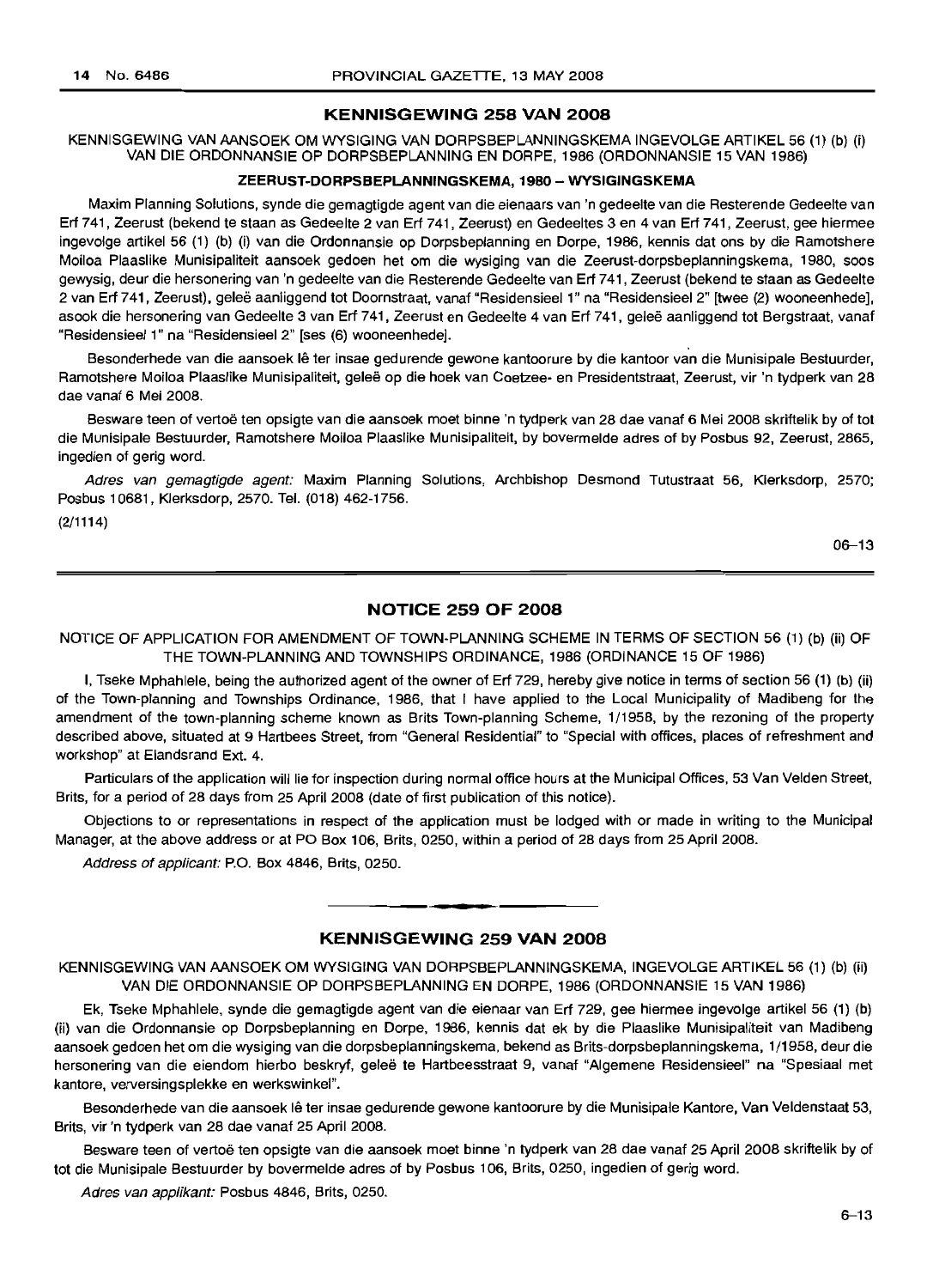#### **NOTICE 264 OF 2008**

#### NOTICE OF APPLICATION TO DIVIDE LAND

#### (Regulation 5)

The Westonaria Local Municipality herby gives notice in terms of section 6 (8) (a) of the Division of Land Ordinance, 1986 (Ordinance 20 of 1986), that an application to divide the land described hereunder has been received.

The property Portion 93 of the farm Blaauwbank No. 278 IQ, and is being subdivided into two portions of approximately 5,40 hectares and 3,1653 hectares, respectively.

Further particulars of the application is open for inspection at the office of: The Municipal Manager: Westonaria Local Municipality, corner of Neptune Street and Jan Blignaut Drive, Westonaria.

Any person who wishes to object to the granting of the application or who wishes to make representations in regard thereto shall submit his objections or representations in writing and in duplicate to: The Municipal Manager: Westonaria Municipality, P.O. Box 19, Westonaria, 1780, or at the above address or the agent at the bottom address at any time within a period of 28 days from the date of the first publication of this notice.

Address of agent: Kroep & Rossouw Land Surveyors, P.O. Box 112/104 Van Riebeeck Street, Potchefstroom, 2520.

Date of first publication: 13 May 2008.

#### **KENNISGEWING 264 VAN 2008**

**-**

#### KENNISGEWING VAN AANSOEK OM GROND TE VERDEEL

#### (Regulasie 5)

Die Westonaria Plaaslike Munisipaliteit gee hiermee, ingevolge artikel 6 (8) (a) van die Ordonnansie op die Verdeling van Grond, 1986 (Ordonnansie 20 van d1986), kennis dat 'n aansoek ontvang is om die grond hieronder beskryf te verdeel.

Die eiendom Gedeelte 93 van die plaas Blaauwbank No. 278 IQ, word verdeel in twee gedeeltes van ± 5,40 hektaar en ± 3,1653 hektaar respektiewelik.

Verdere besonderhede van die aansoek Ie ter insae by die kantoor van: Die Munisipale Bestuurder: Stadsraad van Westonaria, h/v Neptunestraat- en Jan Blignaut Drive, Westonaria.

Enige persoon wat teen die toestaan van die aansoek beswaar wil maak of vertoe in verband daarmee wil rig, moet sy besware of vertoe skriftelik en in tweevoud rig aan: Die Munisipale Bestuurder: Westonaria Plaaslike Munisipaliteit, Posbus 19, Westonaria, 1780, of by bovermelde adres of by die agent by onderstaande adres te enige tyd binne 'n tydperk van 28 dae vanaf die datum van eerste publikasie van hierdie kennisgewing indien.

Adres van agent: Kroep en Rossouw Landmeters, Posbus 112, Van Riebeeckstraat 104, Potchefstroom, 2520.

Datum van eerste publikasie: 13 Mei 2008.

13-20

#### **NOTICE 265 OF 2008**

#### NOTICE OF APPLICATION TO DIVIDE LAND

#### (Regulation 5)

The City Council of Tlokwe hereby gives notice in terms of section 6 (8) (a) of the Division of Land Ordinance, 1986 (Ordinance 20 ot 1986), that an application to divide the land described hereunder has been received.

The property, Holding 28, Wilgeboom Agricultural Holdings, and is being subdivided into two portions of approximately 1,2848 hectares and 1,2848 hectares respectively.

Further particulars of the application is open for inspection at the office of The Municipal Manager: City Council of Tlokwe, corner of Walter Sisulu Avenue and Wolmarans Street, Potchefstroom.

Any person who wishes to object to the granting of the application or who wishes to make representations in regard thereto shall submit his objections or representations in writing and in duplicate to The Municipal Manager: City Council of Tlokwe, P.O. Box 113, Potchefstroom, 2520, or at the above address or the agent at the bottom address at any time within a period of 28 days from the date of the first publication of this notice.

Address of agent: Kroep & Rossouw Land Surveyors, P.O. Box 112/104 Peter Mokaba Avenue, Potchefstroom, 2520.

Date of first publication: 13 May 2008.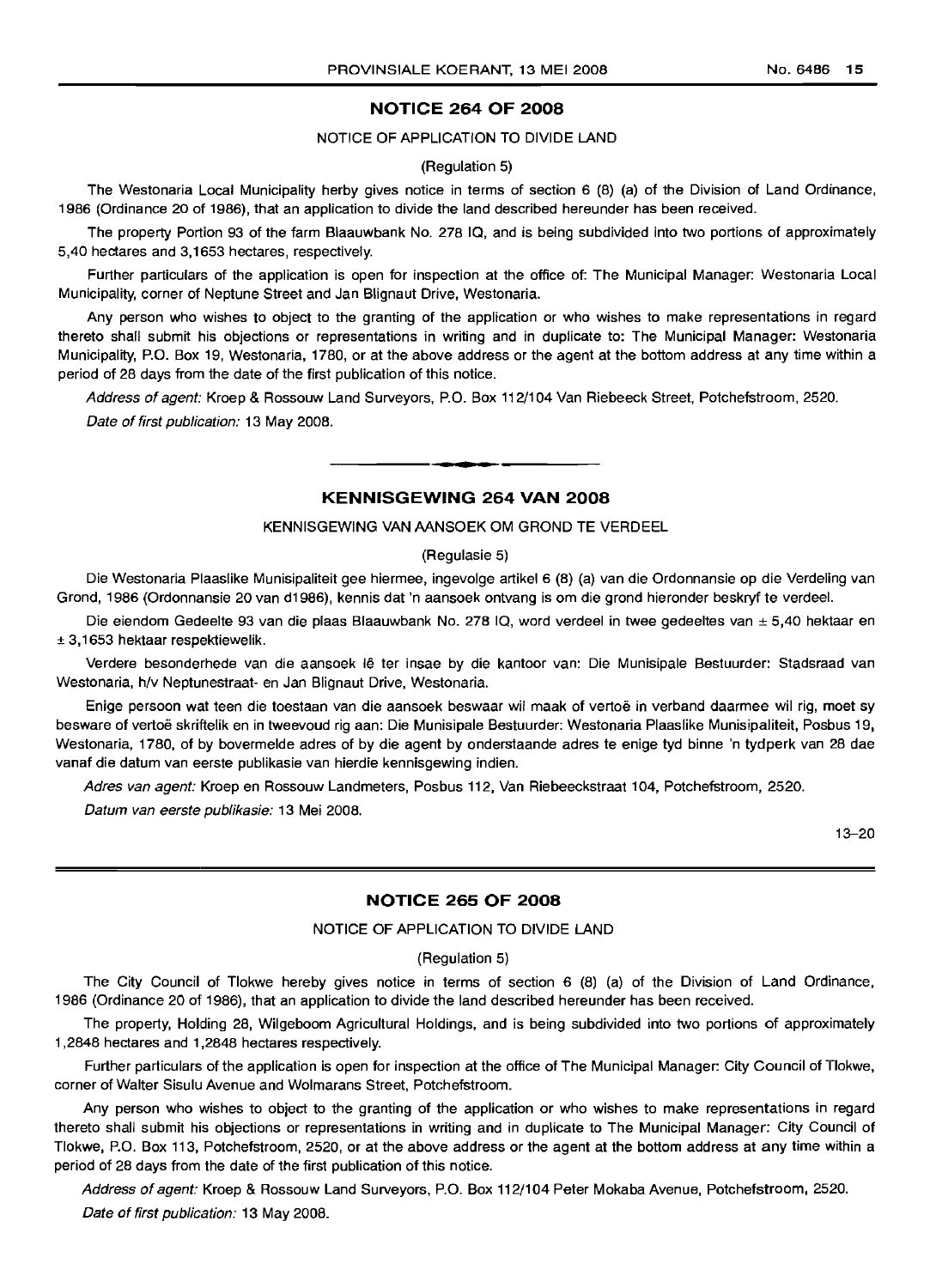#### **KENNISGEWING 265 VAN 2008**

KENNISGEWING VAN AANSOEK OM GROND TE VERDEEL

#### (Regulasie 5)

Die Stadsraad van Tlokwe gee hiermee, ingevolge artikel 6 (8) (a) van die Ordonnansie op die Verdeling van Grond, 1986 (Ordonnansie 20 van 1986), kennis dat 'n aansoek ontvang is om die grond hieronder beskryf, te verdeel.

Die eiendom, Hoewe 28, Wilgeboom Landbouhoewes, word verdeel in twee gedeeltes van ± 1,2848 hektaar en ± 1,2848 hektaar respektiewelik.

Verdere besonderhede van die aansoek iê ter insae by die kantoor van Die Munisipale Bestuurder: Stadsraad van Tlokwe, h/v Walter Sisululaan en Wolmaransstraat, Potchefstroom.

Enige persoon wat teen die toestaan van die aansoek beswaar wil maak of vertoë in verband daarmee wil rig, moet sy besware of vertoe skriftelik en in tweevoud rig aan Die Munisipale Bestuurder: Stadsraad van Tlokwe, Posbus 113, Potchefstroom, 2520, of by bovermelde adres of by die agent by onderstaande adres te enige tyd binne 'n tydperk van 28 dae vanaf die datum van eerste publikasie van hierdie kennisgewing, indien.

Adres van agent: Kroep en Rossouw Landmeters, Posbus 112/Pieter Mokabalaan 104, Potchefstroom, 2520.

Datum van eerste publikasie: 13 Mei 2008.

13-20

#### **NOTICE 266 OF 2008**

NOTICE OF APPLICATION FOR THE AMENDMENT OF THE TOWN-PLANNING SCHEME IN TERMS OF SECTION 56(1){b){ii) OF THE TOWN-PLANNING AND TOWNSHIPS ORDINANCE, 1986 (ORDINANCE 15 OF 1986)

#### **KLERKSDORP LAND USE MANAGEMENT SCHEME, 2005: AMENDMENT SCHEME 410**

I, Anton Mitchell, authorized agent of the owner of Portions 1 to 4 of Portion 194 of the farm Hartbeesfontein 297 IP, hereby give notice in terms of section 56{1)(b){ii) of the Town-planning and Townships Ordinance, 1986, that I have applied to the City Council of Matlosana for the amendment of the town-planning scheme known as the Klerksdorp Land Use Management Scheme, 2005, by the rezoning of the property described above, situated adjacient to 4 Berg Street, from "Residential 1" to "Business 1", as well as light workshop purposes.

Particulars of the application will lie for inspection during normal office hours at the office of the Municipal Manager, Room 128, Municipal Building, Braam Fischer Street, Klerksdorp, for the period of 28 days from 6 May 2008.

Objections to or representations in respect of the application must be lodged with or made in writing to the Municipal Manager at the above address or at P.O. Box 99, Klerksdorp, 2570, or at P.O. Box 1237, Klerksdorp, 2570, within a period of 28 days from the 6 May 2008.

Address of owner's agent: Mr A. Mitchell, Jassat Mitchell Incorporated, P.O. Box 1237, Klerksdorp, 2570. Tel: (018) 462-1122/55. Fax: (018) 462-7077.

#### **KENNISGEWING 266 VAN 2008**

**• •**

KENNISGEWING VAN AANSOEK OM WYSIGING VAN DORPSBEPLANNINGSKEMA INGEVOLGE ARTIKEL 56(1){b){ii) VAN DIE ORDONNANSIE OP DORPSBEPLANNING EN DORPE, 1986 (ORDONNANSIE 15 VAN 1986)

#### **KLERKSDORP GRONDGEBRUIKBESTUURSKEMA, 2005: WYSIGINGSKEMA 410**

Ek, Anton Mitchell, gemagtigde agent van die eienaar van Gedeeltes 1 tot 4 van Gedeelte 194 van die plaas Hartbeesfontein 297 IP, gee hiermee ingevolge artikel 56{1)(b){ii) van die Ordonnansie op Dorpsbeplanning en Dorpe, 1986, kennis dat ek by die Stadsraad van Matlosana aansoek gedoen het om die wysiging van die dorpsbeplanningskema bekend as die Klerksdorp Grondgebruikbestuurskema, 2005, soos gewysig, deur die hersonering van die eiendom hierbo beskryf, gelee aanliggend tot Bergstraat 4, vanaf "Residensieel 1" tot "Besigheid 1" asook Iigte werkswinkelgebruike.

Besonderhede van die aansoek lê ter insae gedurende gewone kantoorure by die kantoor van die Munisipale Bestuurder, Braam Fischer, Burgersentrum, Kamer 128, Klerksdorp, vir 'n tydperk van 28 dae vanaf 6 Mei 2008.

Besware teen of vertoë ten opsigte van die aansoek moet binne 'n tydperk van 28 dae vanaf 6 Mei 2008 skriftelik by of tot die Munisipale Bestuurder by bovermelde adres of by Posbus 99, Klerksdorp, 2570, of by Posbus 1237, Klerksdorp, 2570, ingedien of gerig word.

Adres van eienaar se agent: Mnr A. Mitchell, Jassat Mitchell Ingelyf, Posbus 1237, Klerksdorp, 2570. Tel: (018) 462-1122/55, Faks (018) 462-7077.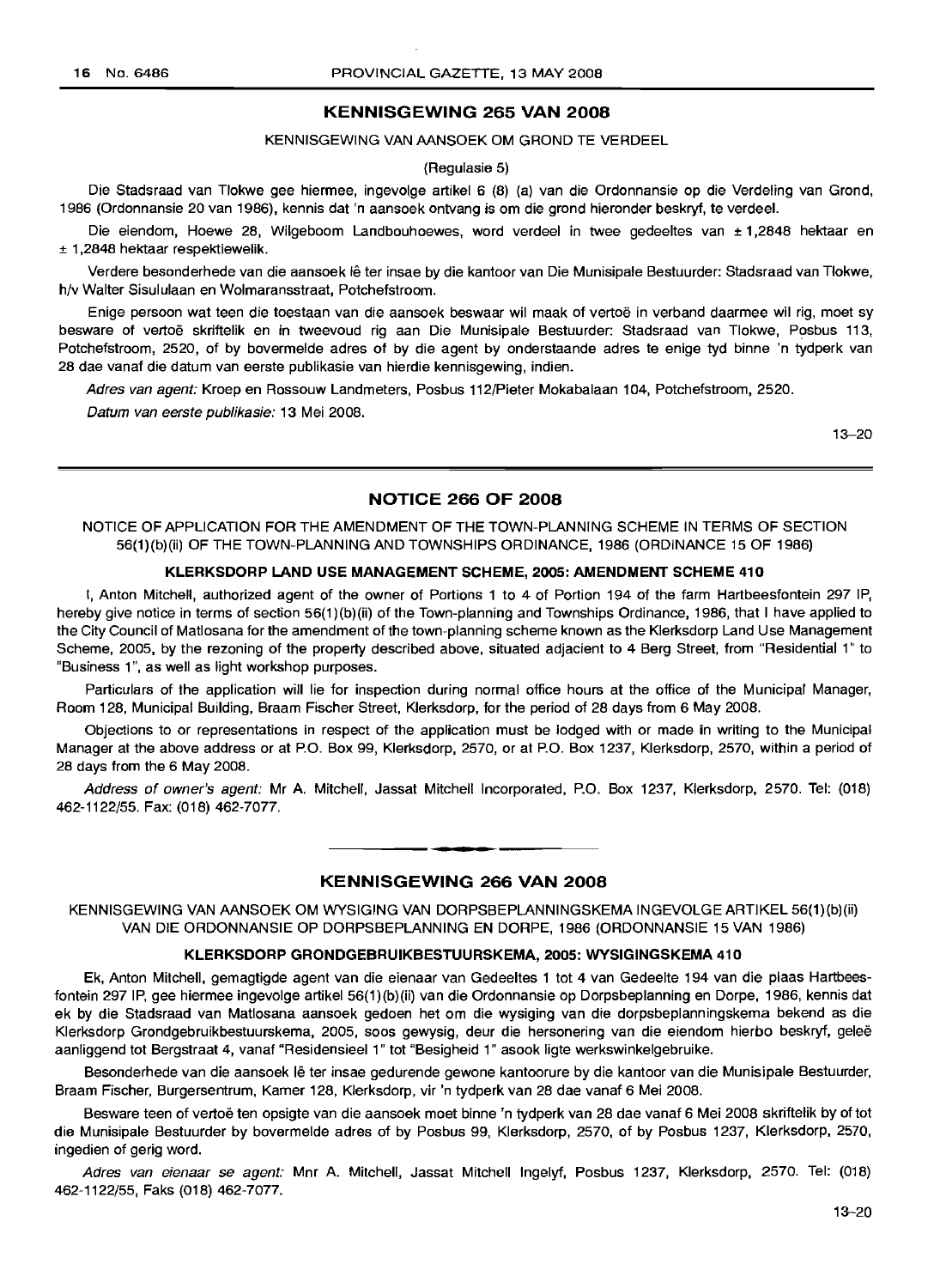#### **NOTICE 267 OF 2008**

#### NOTICE OF APPLICATION FOR AMENDMENT OF TOWN-PLANNING SCHEME IN TERMS OF SECTION 56(1)(b)(ii) OF THE TOWN-PLANNING AND TOWNSHIPS ORDINANCE, 1986 (ORDINANCE 15 OF 1986)

We, Lombard du Preez Professionele Landmeters (Edms) Bpk, the authorized applicant of the registered owner of Portion 24 of the farm De Rust No. 478 JQ, hereby give notice in terms of section 56(1)(b)(ii) of the Town-planning and Townships Ordinance, 1986, that I have applied to the Local Municipality of Madibeng for the amendment of the town-planning scheme known as the Peri Urban Town-planning Scheme, 1975, by the rezoning of Portion 24 of the farm De Rust No. 478 JQ, from "Undetermined" to "Special for guesthouse with day spa facilities, restaurant and related uses". The properties are situated next to Road R560, 600 m west of Leloko.

Particulars of the application will lie for inspection during normal office hours at the office of the Local Municipality of Madibeng, Van Velden Street, Brits, for a period of 28 days from 13 May 2008.

Objections to or representations in respect of the application must be lodged with or made in writing to the Municipal Manager at the above address or at PO Box 106, Brits, 0250, within a period of 28 days from 13 May 2008.

Address of agent: Lombard du Preez Professionele Landmeters (Edms) Bpk, PO Box 798, Brits, 0250. Tel. (012) 252-5959.

#### **KENNISGEWING 267 VAN 2008**

**• •**

KENNISGEWING VAN AANSOEK OM WYSIGING VAN DORPSBEPLANNINGSKEMA INGEVOLGE ARTIKEL 56(1)(b)(ii) VAN DIE ORDONNANSIE OP DORPSBEPLANNING EN DORPE, 1986 (ORDONNANSIE 15 VAN 1986)

Ons, Lombard du Preez Professionele Landmeters (Edms) Bpk, synde die gevolmagtigde applikant van die eienaar van Gedeelte 24 van die plaas De Rust No. 478 JQ, gee hiermee ingevolge artikel 56(1)(b)(ii) van die Ordonnansie op Dorpsbeplanning en Dorpe, 1986, kennis dat ons by die Plaaslike Munisipaliteit van Madibeng aansoek gedoen het om die wysiging van die dorpsbeplanningskema bekend as die Peri Urban-dorpsaanlegskema, 1975, deur die hersonering van Gedeelte 24 van die plaas De Rust No. 478 JQ, vanaf "Onbepaald" na "Spesiaal vir gastehuis met dag spa fasiliteite, restaurant en aanverwante gebruike". Die eiendom is qelee langs die R560, 600 m wes van Leloko.

Besonderhede van die aansoek lê ter insae gedurende gewone kantoorure by die Munisipale Kantore, Van Veldenstraat, Brits, vir 'n tydperk van 28 dae vanaf 13 April 2008.

Besware teen of vertoë ten opsigte van die aansoek moet binne 'n tydperk van 28 dae vanaf 13 April 2008 skriftelik by of tot die Munisipale Bestuurder by bovermelde adres of aan Posbus 106, Brits, 0250, gerig word.

Adres van aansoeker: Lombard du Preez Professionele Landmeters (Edms) bpk, Posbus 798, Brits, 0250. Tel. (012) 252-5959.

13-20

#### **NOTICE 268 OF 2008**

NOTICE OF APPLICATION FOR AMENDMENT OF TOWN-PLANNING SCHEME IN TERMS OF SECTION 56(1)(b)(i) OF THE TOWN-PLANNING AND TOWNSHIPS ORDINANCE, 1986 (ORDINANCE 15 OF 1986)

#### **DITSOBOTLAAMENDMENT SCHEME 10**

I, Gideon Johannes Jacobus van Zyl, being the authorized agent of the owners of the Remainder of Erf 644, Coligny, hereby give notice in terms of section 56 (1)(b)(i) of the Town-planning and Townships Ordinance, 1986, that I have applied to the Ditsobotla Local Municipality for the amendment of the town-planning scheme known as Ditsobotla Town-planning Scheme, 2007, by the rezoning of the Remainder of Erf 644, Coligny, situated on the corner of Mill Street and Esme Street, Coligny, from "Residential 1" to "Residential 2", subject to the standard restrictive measures (Coverage 60%; Height: 5 storeys; Density: 40 dwelling units per hectare for sectional title).

Particulars of the application will lie open for inspection during normal office hours at the office of the Municipal Manager, Room 4, First Floor, Civic Centre, c/o Dr. Nelson Mandela Road and Transvaal Street, Lichtenburg, for the period of 28 days from 13 May 2008.

Objections to or representations in respect of the application must be lodged with or made in writing to the Municipal Manager at the above address or at P.O. Box 7, Lichtenburg, 2740, within a period of 28 days from 13 May 2008.

Address of agent: Deon van Zyl Consultants, P.O. Box 12415, Aston Manor, 1630.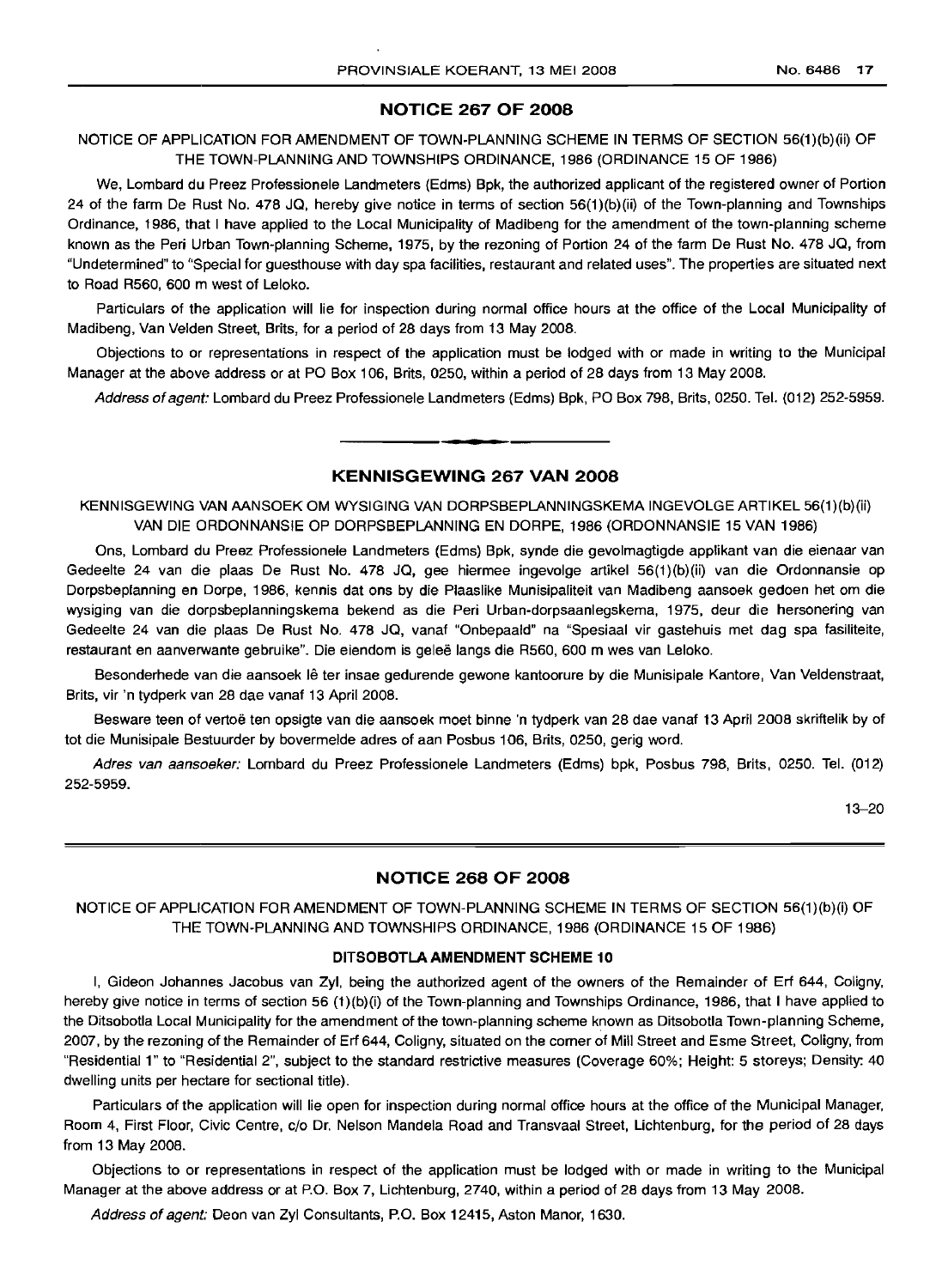#### **KENNISGEWING 268 VAN 2008**

KENNISGEWING VAN AANSOEK OM WYSIGING VAN DORPSBEPLANNINGSKEMA INGEVOLGE ARTIKEL 56(1)(b)(i) VAN DIE ORDONNANSIE OP DORPSBEPLANNING EN DORPE, 1986 (ORDONNANSIE 15 VAN 1986)

#### **DITSOBOTLA-WYSIGINGSKEMA 10**

Ek, Gideon Johannes Jacobus van Zyl, synde die gemagtigde agent van die eienaars van die Restant van Erf 644, Coligny, gee hiermee ingevolge artikel 56(1)(b)(i) van die Ordonnansie op Dorpsbeplanning en Dorpe, 1986, kennis dat ek by die Ditsobotla Plaaslike Munisipaliteit aansoek gedoen het om die wysiging van die dorpsbeplanningskema bekend as Ditsobotladorpsbeplanningskema, 2007, deur die hersonering van die Restant van Erf 644, gelee op die hoek van Milistraat en Esmestraat, Coligny, vanaf "Residensieel 1" na "Residensieel 2", onderworpe aan die standaard beperkende voorwaardes. (Dekking 60%; Hoogte: 5 verdiepings; Digtheid: 40 wooneenhede per hektaar vir deeltiteleenhede).

Besonderhede van die aansoek lê ter insae gedurende gewone kantoorure by die kantoor van die Munisipale Bestuurder, Kamer 4, Eerste Vloer, Burgersentrum, h/v Dr. Nelson Mandelaweg en Transvaalstraat, Lichtenburg, vir 'n tydperk van 28 dae vanaf 13 Mei 2008.

Besware of vertoë ten opsigte van die aansoek moet binne 'n tydperk van 28 dae vanaf 13 Mei 2008 skriftelik by of tot die Munisipale Bestuurder by bovermelde adres of by Posbus 7, Lichtenburg, 2740, ingedien of gerig word.

Adres van agent: Deon van Zyl Konsultante, Posbus 12415, Aston Manor, 1630.

13-20

#### **NOTICE 269 OF 2008**

NOTICE OF APPLICATION FOR AMENDMENT OF THE TOWN-PLANNING SCHEME IN TERMS OF SECTION 56 (1)(b)(i) OF THE TOWN-PLANNING AND TOWNSHIPS ORDINANCE, 1986 (ORDINANCE 15 OF 1986)

#### **DITSOBOTLAAMENDMENT SCHEME 13**

We, E.J. and A. van Wyk, the owners of Portion 43 of the Farm Elandsfontein 34 I.P., Lichtenburg, hereby give notice in terms of section 56 (1)(b)(i) of the Town-planning and Townships Ordinance, 1986, that we have applied to the Ditsobotla Local Municipality, for the amendment of the town-planning scheme known as Ditsobotla Town-planning Scheme, 2007, by the rezoning of a portion of the property described above, situated at the farm Elandsfontein (Boskoppie), Lichtenburg, from "Agricultural" to "Special" with an annexure for the development of a Guest House with Conference Facilities and Self-Catering Units.

Particulars of the application will lie for inspection during normal office hours at the office of the Municipal Manager, Room 4, from 13 May 2008.

Objections to or representations in respect of the application must be lodged with or made in writing to the Municipal Manager, at the above address or at P.O. Box 7, Lichtenburg, 2740, within a period of 28 days from 13 May 2008.

Address of Applicant: 11 Mimosa Avenue, Lichtenburg, 2740.

### **• KENNISGEWING 269 VAN 2008**

KENNISGEWING VAN AANSOEK OM WYSIGING VAN DIE DORPSBEPLANNINGSKEMA, INGEVOLGE ARTIKEL 56 (1)(b)(i) VAN DIE ORDONNANSIE OP DORPSBEPLANNING EN DORPE, 1986 (ORDONNANSIE 15 VAN 1986)

#### **DITSOBOTLA-WYSIGINGSKEMA** 13

Ons, E.J. en A. van Wyk, die eienaars van Gedeelte 43 van die plaas Elandsfontein 34 I.P., Lichtenburg, gee hiermee ingevolge artikel 56 (1 )(b)(i) van die Ordonnansie op Dorpsbeplanning en Dorpe, 1986, kennis dat ons by die Ditsobotla Plaaslike Munisipaliteit aansoek gedoen het om die wysiging van die dorpsbeplanningskema bekend as Ditsobotladorpsbeplanningskema, 2007, deur die hersonering van 'n gedeelte van die eiendom hierbo beskryf, gelee te Elandsfontein (Boskoppie), Lichtenburg, van "Landbou" na "Spesiaal" met 'n aanhangsel vir die ontwikkeling van 'n Gastehuis met Konferensiefasiliteite en selfbedieningseenhede.

Besonderhede van die aansoek lê ter insae gedurende gewone kantoorure by die kantoor van die Munisipale Bestuurder, Kamer 4, Eerste Vloer, Burgersentrum, h/v Dr. Nelson Mandelaweg en Transvaalstraat, Lichtenburg, Tel. No. (018) 632-5051, vir 'n tydperk van 28 dae vanaf 13 Mei 2008.

Besware teen of vertoë ten opsigte van die aansoek moet binne 'n tydperk van 28 dae vanaf 13 Mei 2008 skriftelik by of tot die Munisipale Bestuurder by bovermelde adres of by Posbus 7, Lichtenburg, 2740, ingedien of gerig word.

Adres van Applikant: Mimosalaan 11, Lichtenburg, 2740.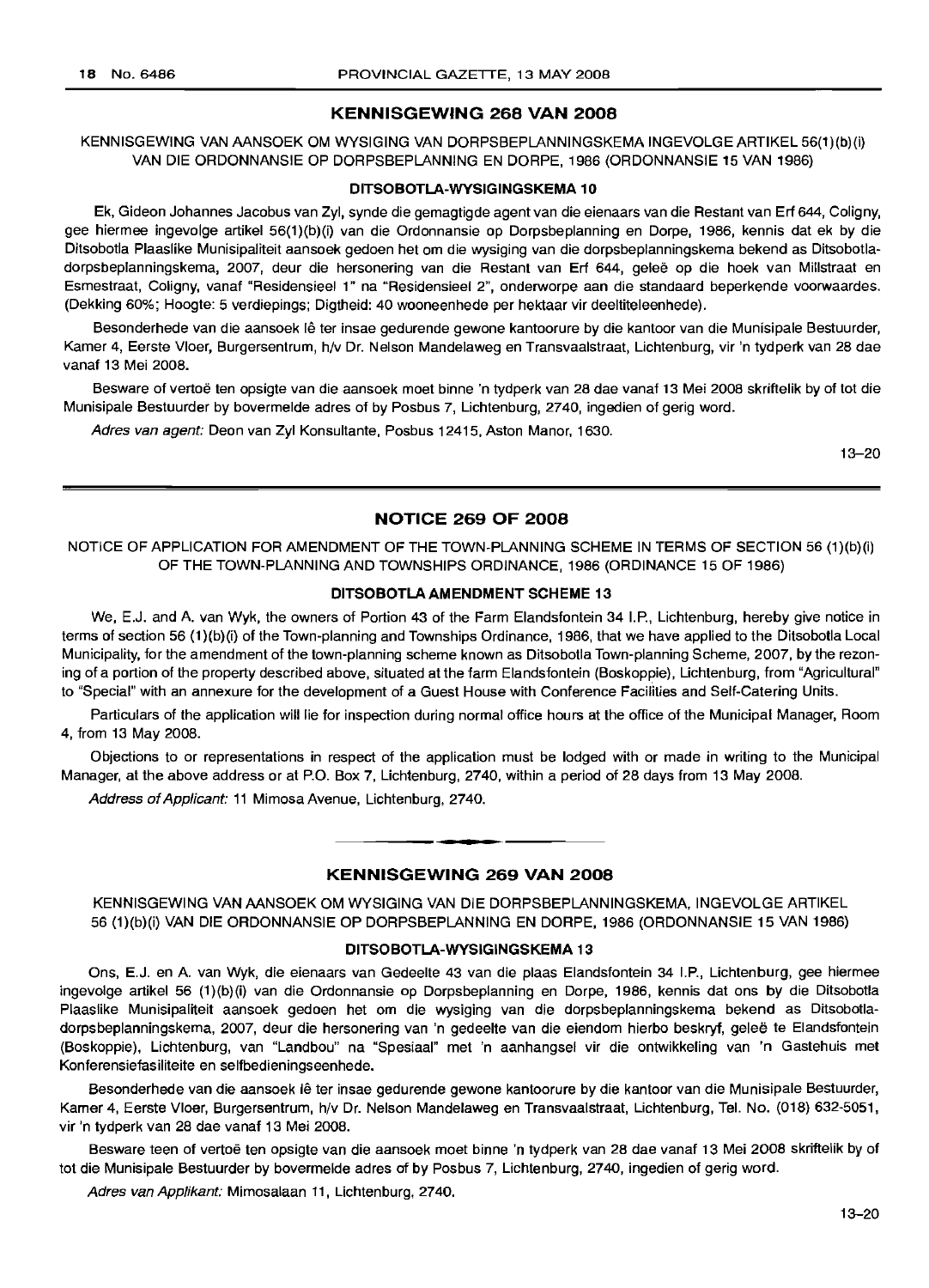#### NOTICE 270 OF 2008

### NOTICE OF APPLICATION FOR AMENDMENT OF THE TOWN-PLANNING SCHEME IN TERMS OF SECTION 56 (1) (b) (ii) OF THE TOWN-PLANNING AND TOWNSHIPS ORDINANCE, 1986 (ORDINANCE 15 OF 1986)

I, D. J. Barnard, being the authorized agent of Erf 713, Brits, hereby give notice in terms of section 56 (1) (b) (ii) of the Town-planning and Townships Ordinance, 1986, that I have applied to the Local Municipality of Madibeng for the amendment of the town-planning scheme known as Brits Town-planning Scheme, 1/1958, by the rezoning of the property described above, situated at 11 Smuts Street, Brits, from "Special Residential" to "General Business".

Particulars of the application will lie for inspection during normal office hours at the Municipal Offices, Van Velden Street, Brits, for a period of 28 days from 25 April 2008.

Objections to or representations in respect of the application must be lodged with or made in writing to the Municipal Manager, at the above address or at PO Box 106, Brits, 0250, within a period of 28 days from 8 May 2008.

Address of applicant: P.O. Box 228, Brits, 0250.

#### KENNISGEWING 270 VAN 2008

**•**

KENNISGEWING VAN AANSOEK OM WYSIGING VAN DIE DORPSBEPLANNINGSKEMA, INGEVOLGE ARTIKEL 56 (1) (b) (ii) VAN DIE ORDONNANSIE OP DORPSBEPLANNING EN DORPE, 1986 (ORDONNANSIE 15 VAN 1986)

Ek, D. J. Barnard, synde die gemagtigde agent van Erf 713, Brits, gee hiermee ingevolge artikel 56 (1) (b) (ii) van die Ordonnansie op Dorpsbeplanning en Dorpe, 1986, kennis dat ek by die Plaaslike Munisipaliteit van Madibeng aansoek gedoen het om die wysiging van die dorpsbeplanningskema, bekend as Brits-dorpsbeplanningskema, 1/1958, deur die hersonering van die eiendom hierbo beskryf, geleë te Smutsstraat 11, Brits, vanaf "Spesiaal Residensieel" na "Algemene Besigheid".

Besonderhede van die aansoek Ie ter insae gedurende gewone kantoorure by die Munisipale Kantore, Van Veldenstaat, Brits, vir 'n tydperk van 28 dae vanaf 8 Mei 2008.

Besware teen of vertoë ten opsigte van die aansoek moet binne 'n tydperk van 28 dae vanaf 8 Mei 2008 skriftelik by of tot die Munisipale Bestuurder by bovermelde adres of by Posbus 106, Brits, 0250, ingedien of gerig word.

Adres van applikant: Posbus 228, Brits, 0250.

13-20

#### NOTICE 271 OF 2008

NOTICE OF APPLICATION FOR AMENDMENT OF THE TOWN-PLANNING SCHEME IN TERMS OF SECTION 56 (1) (b) (i) OF THE TOWN-PLANNING AND TOWNSHIPS ORDINANCE, 1986 (ORDINANCE 15 OF 1986)

#### RUSTENBURG AMENDMENT SCHEME 465

I, Jan-Nolte Ekkerd of the firm EPS, being the authorised agent of the owner of Portion 4 of Erf 1006, Rustenburg, hereby give notice in terms of section 56 (1) (b) (i) of the Town-planning and Townships Ordinance, 1986, that I have applied to the Rustenburg Local Municipality for the amendment of the town-planning scheme known as Rustenburg Land Use Management Scheme 2005, by the rezoning of the property described above, situated on 31A Lucas Street, Rustenburg, from "Residential 1" to "Business 1".

Particulars of the application will lie for inspection during normal office hours at the office of the Municipal Manager, Room 319, at the Missionary Mpheni House, em. of Nelson Mandela and Beyers Naude Drives, Rustenburg, for the period of 28 days from 13 May 2008.

Objections to or representations in respect of the application must be lodged with or made in writing to the Municipal Manager, at the above address or at PO Box 16, Rustenburg, 0300, within a period of 28 days from 13 May 2008.

Address of owner: P/a EPS Consulting Engineers, P.O. Box 5002, Rustenburg, 0300. Tel. (014) 597-2001. Fax (014) 597-4956.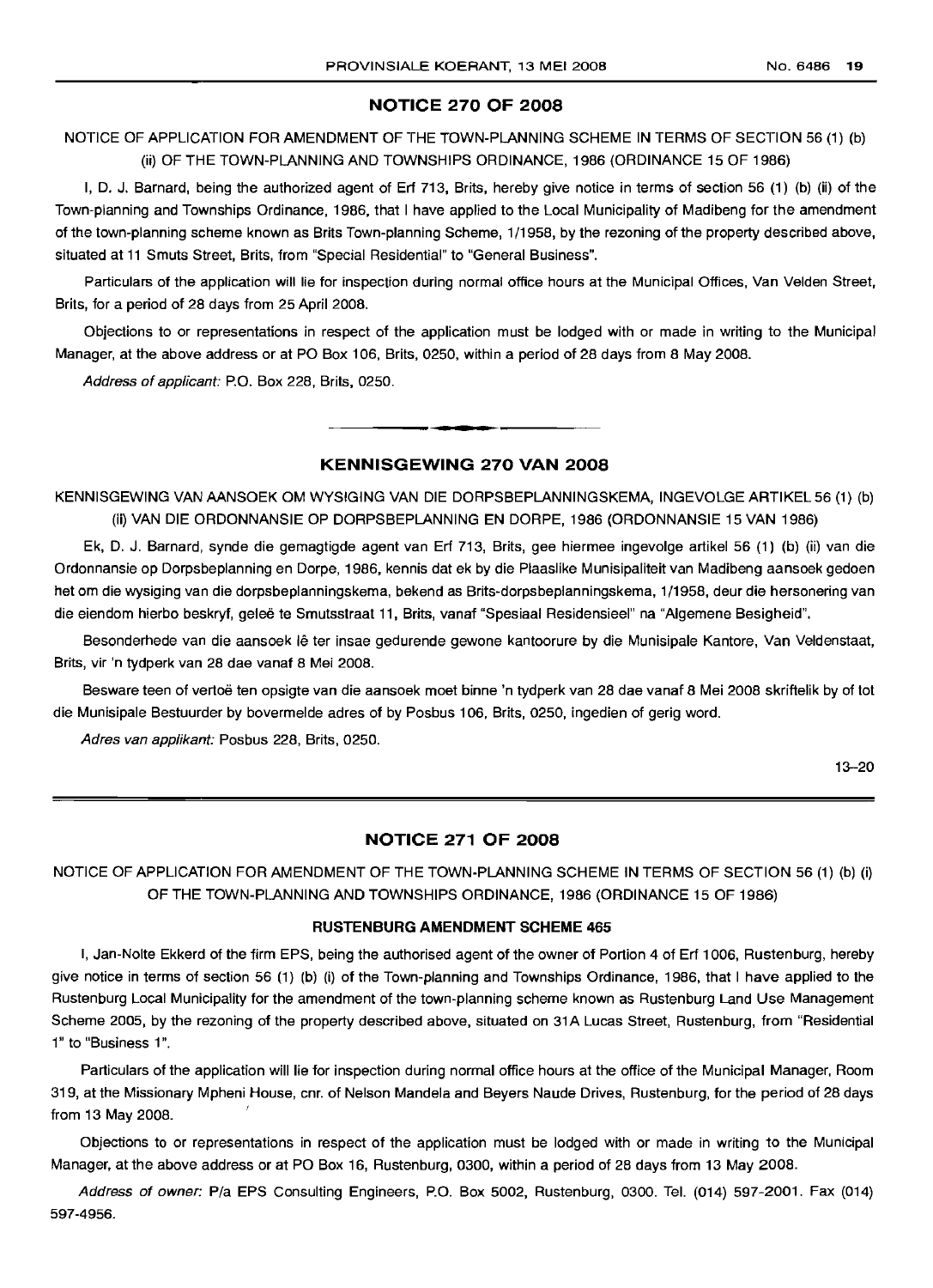#### **KENNISGEWING 271 VAN 2008**

KENNISGEWING VAN AANSOEK OM WYSIGING VAN DIE DORPSBEPLANNINGSKEMA. INGEVOLGE ARTIKEL 56 (1) (b) (i) VAN DIE ORDONNANSIE OP DORPSBEPLANNING EN DORPE, 1986 (ORDONNANSIE 15 VAN 1986)

#### **RUSTENBURG-WYSIGINGSKEMA** 465

Ek, Jan-Nolte Ekkerd, van die firma EPS. synde die gemagtigde agent van die eienaar van Gedeelte 4 van Erf 1006, Rustenburg, gee hiermee ingevolge artikel 56 (1) (b) (i) van die Ordonnansie op Dorpsbeplanning en Dorpe, 1986, kennis dat ek by Rustenburg Plaaslike Munisipaliteit aansoek gedoen het om die wysiging van die dorpsbeplanningskema, bekend as Rustenburg Grondgebruiksbestuurskema, 2005, deur die hersonering van die eiendom hierbo beskryf, geleë te Lucasstraat 31A, Rustenburg, vanaf "Residensieel 1" na "Besigheid 1",

Besonderhede van die aansoek lê ter insae gedurende gewone kantoorure by die kantoor van die Munisipale Bestuurder, Kamer 319, Missionary Mpheni House, h/v Nelson Mandela en Beyers Naudelaan, Rustenburg, vir 'n tydperk van 28 dae vanaf 13 Mei 2008,

Besware teen of vertoë ten opsigte van die aansoek moet binne 'n tydperk van 28 dae vanaf 13 Mei 2008 skriftelik by of tot die Munisipale Bestuurder by bovermelde adres of by Posbus 16, Rustenburg, 0300, ingedien of gerig word.

Adres van eienaar: *Pia* EPS Raadgewende Ingenieurs, Posbus 5002, Rustenburg, 0300. Tel. (014) 597-2001. Faks (014) 597-4956.

13-20

#### **NOTICE 272 OF 2008**

NOTICE OF APPLICATION FOR AMENDMENT OF TOWN-PLANNING SCHEME IN TERMS OF SECTION 56 (1) (b) (i) OF THE TOWN-PLANNING AND TOWNSHIPS ORDINANCE, 1986 (ORDINANCE 15 OF 1986)

#### **RUSTENBURG AMENDMENT SCHEME** 466

I, Jan-Nolte Ekkerd of the firm EPS. being the authorised agent of the owner of Portion 3 of Erf 1017, Rustenburg, hereby give notice in terms of section 56 (1) (b) (i) of the Town-planning and Townships Ordinance, 1986, that I have applied to the Rustenburg Local Municipality for the amendment of the town-planning scheme known as Rustenburg Land Use Management Scheme 2005, by the rezoning of the property described above. situated on 83 Kock Street, Rustenburg. from "Residential 1" to "Residential 2",

Particulars of the application will lie for inspection during normal office hours at the office of the Municipal Manager. Room 319, at the Missionary Mpheni House, cnr, of Nelson Mandela and Beyers Naude Drives, Rustenburg. for the period of 28 days from 13 May 2008.

Objections to or representations in respect of the application must be lodged with or made in writing to the Municipal Manager, at the above address or at PO Box 16. Rustenburg, 0300, within a period of 28 days from 13 May 2008.

Address of owner: *Pia* EPS Consulting Engineers, PO. Box 5002. Rustenburg, 0300. Tel. (014) 597-2001. Fax (014) 597-4956.

### **• KENNISGEWING 272 VAN 2008**

KENNISGEWING VAN AANSOEK OM WYSIGING VAN DORPSBEPLANNINGSKEMA. INGEVOLGE ARTIKEL 56 (1) (b) (i) VAN DIE ORDONNANSIE OP DORPSBEPLANNING EN DORPE, 1986 (ORDONNANSIE 15 VAN 1986)

#### **RUSTENBURG-WYSIGINGSKEMA** 466

Ek, Jan-Nolte Ekkerd, van die firma EPS, synde die gemagtigde agent van die eienaar van Gedeelte 3 van Erf 1017, Rustenburg, gee hiermee ingevolge artikel 56 (1) (b) (i) van die Ordonnansie op Dorpsbeplanning en Dorpe, 1986, kennis dat ek by Rustenburg Plaaslike Munisipaliteit aansoek gedoen het om die wysiging van die dorpsbeplanningskema, bekend as Rustenburg Grondgebruiksbestuurskema, 2005, deur die hersonering van die eiendom hierbo beskryf, gelee te Kockstraat 83, Rustenburg, vanaf "Residensieel 1" na "Residensieel 2",

Besonderhede van die aansoek lê ter insae gedurende gewone kantoorure by die kantoor van die Munisipale Bestuurder, Kamer 319, Missionary Mpheni House, h/v Nelson Mandela en Beyers Naudelaan, Rustenburg. vir 'n tydperk van 28 dae vanaf 13 Mei 3008,

Besware teen of vertoë ten opsigte van die aansoek moet binne 'n tydperk van 28 dae vanaf 13 Mei 2008 skriftelik by of tot die Munisipale Bestuurder by bovermelde adres of by Posbus 16, Rustenburg, 0300, ingedien of gerig word.

Adres van eienaar: *Pia*EPS Raadgewende Ingenieurs, Posbus 5002, Rustenburg, 0300. Tel. (014) 597-2001. Faks (014) 597-4956.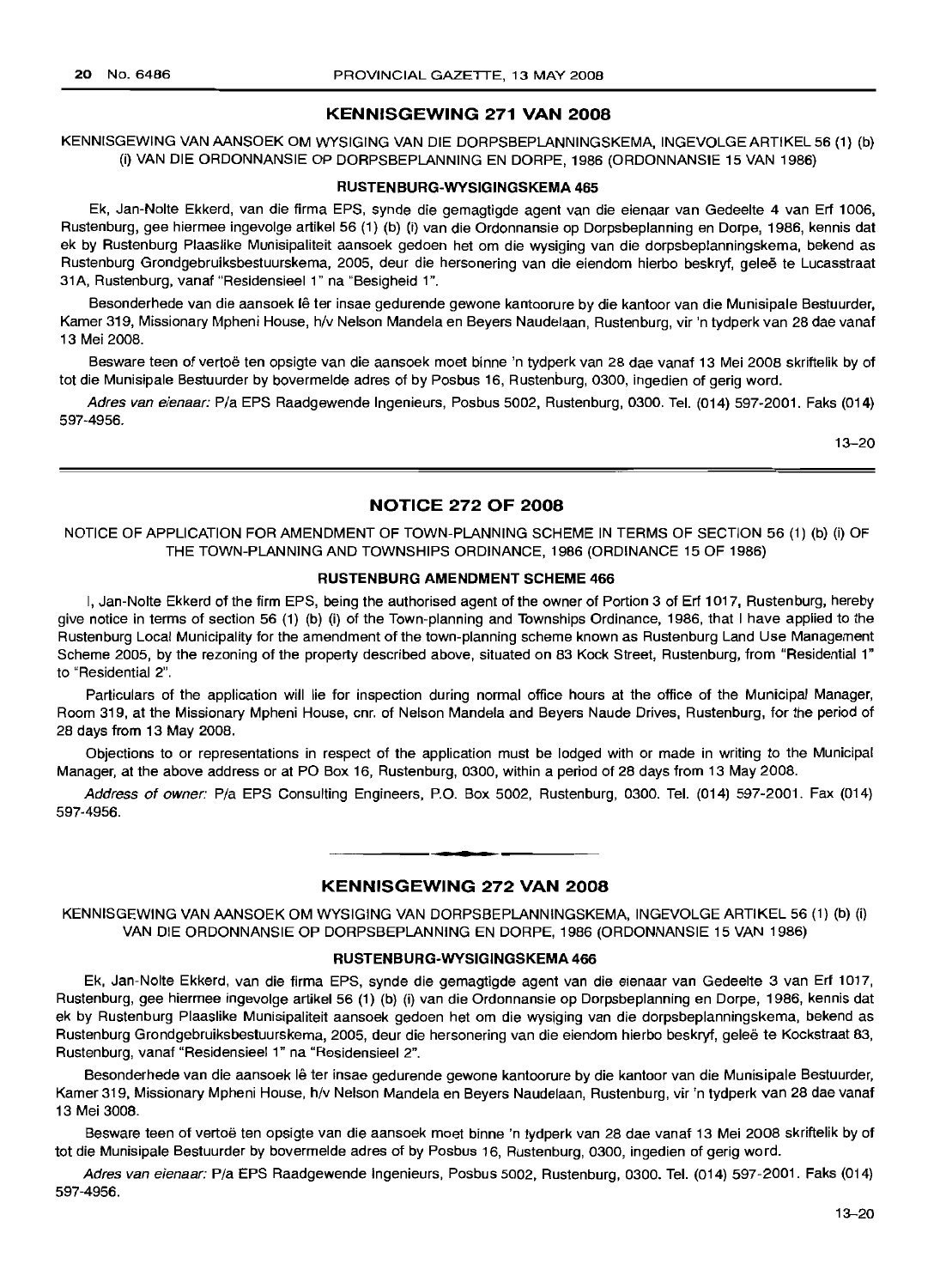### NOTICE 273 OF 2008

#### RUSTENBURG AMENDMENT SCHEME 352

Notice is hereby given in terms of the provisions of section 57 (1)(a) of the Town-planning and Townships Ordinance, 1986, that the Rustenburg Local Municipality, has approved the amendment of the Rustenburg Land Use Management Scheme, 2005, by the rezoning of Portion 2 of Erf 995, Rustenburg, from "Residential 1" to "Residential 2".

Map 3 and scheme clauses of the amendment scheme are filed with the Regional Director, North West Provincial Administration, Private Bag X1213, Potchefstroom, 2520, and the Municipal Manager, Room 620, Missionary Mpheni House, Beyers Naude Drive, Rustenburg, and are open for inspection at all reasonable times.

This amendment is known as Rustenburg Amendment Scheme 352, and shall come into operation on the date of the publication hereof.

#### MR A. BOSHOFF, Municipal Manager

Missionary Mpheni House, PO Box 16, Rustenburg, 0300

### KENNISGEWING 273 VAN 2008

**L •**

#### RUSTENBURG-WYSIGINGSKEMA 352

Kennis geskied hiermee ingevolge die bepalings van artikel 57 (1)(a) van die Ordonnansie op Dorpsbeplanning en Dorpe, 1986, dat die Rustenburg Plaaslike Munisipaliteit die wysiging van die Rustenburg Grondgebruiksbeheerskema, 2005, goedgekeur het deur die hersonering van Gedeelte 2 van Erf 995, Rustenburg, vanaf "Residensieel 1" na "Residensieel 2".

Kaart 3 en die skemaklousules van die wysigingskema word in bewaring gehou deur die Streekdirekteur, Noordwes Provinsiale Administrasie, Privaatsak X1213, Potchefstroom, 2520, en die Munisipale Bestuurder, Kamer 620, Missionary Mpeni House, Beyers Naude Drive, Rustenburg, en is te aile redelike tye ter insae beskikbaar.

Hierdie wysiging staan bekend as Rustenburg-wysigingskema 352, en sal in werking tree op die datum van publikasie hiervan.

#### Mnr A. Boshoff, Munisipale Bestuurder

Missionary Mpheni House, Posbus 16, Rustenburg, 0300

13

## LOCAL AUTHORITY NOTICES PLAASLIKE BESTUURSKENNISGEWINGS

### LOCAL AUTHORITY NOTICE 157

#### NOTICE OF APPLICATION FOR ESTABLISHMENT OF TOWNSHIP

The City of Matlosana hereby gives notice in terms of section 69 (6) (a) read with section 96 (3), of the Town-planning and Townships Ordinance, 1986 (Ordinance 15 of 1986), that an application to establish the township referred to in the annexure hereto, has been received by it.

Particulars of the application will lie for inspection during normal office hours at the office of the Municipal Manager, Room 101, Municipal Offices, Bram Fischer Street, Klerksdorp, for a period of 28 days from 6 May 2008.

Objections to or representations in respect of the application must be lodged with or made in writing and in duplicate to the Municipal Manager at the above address or at P.O. Box 99, Klerksdorp, 2570, within a period of 28 days from 6 May 2008.

#### ANNEXURE

#### Name of township: Klerksdorp Extension 39.

Full name of applicant: Maxim Planning Solutions on behalf of Metro Land CC (CK1989/26158/23).

Number of erven in proposed township:

Residential 1: 78 erven.

Special (private road and access control): 1 erf.

Recreational: 4 erven.

Description of land on which township is to be established: Portion 505 of the farm Townlands of Klerksdorp No. 424-IP.

Situation of proposed township: Located adjacent and to the west of Archbishop Desmond Tutu Street (formerly Park Street), between Boom and Neser Street and is bordered to the west by the Klerksdorp Golf Course.

#### M.M. MOADIRA, Municipal Manager

Civic Centre, Bram Fischer Street, P.O. Box 99, Klerksdorp, 2570. Reference No: 3/136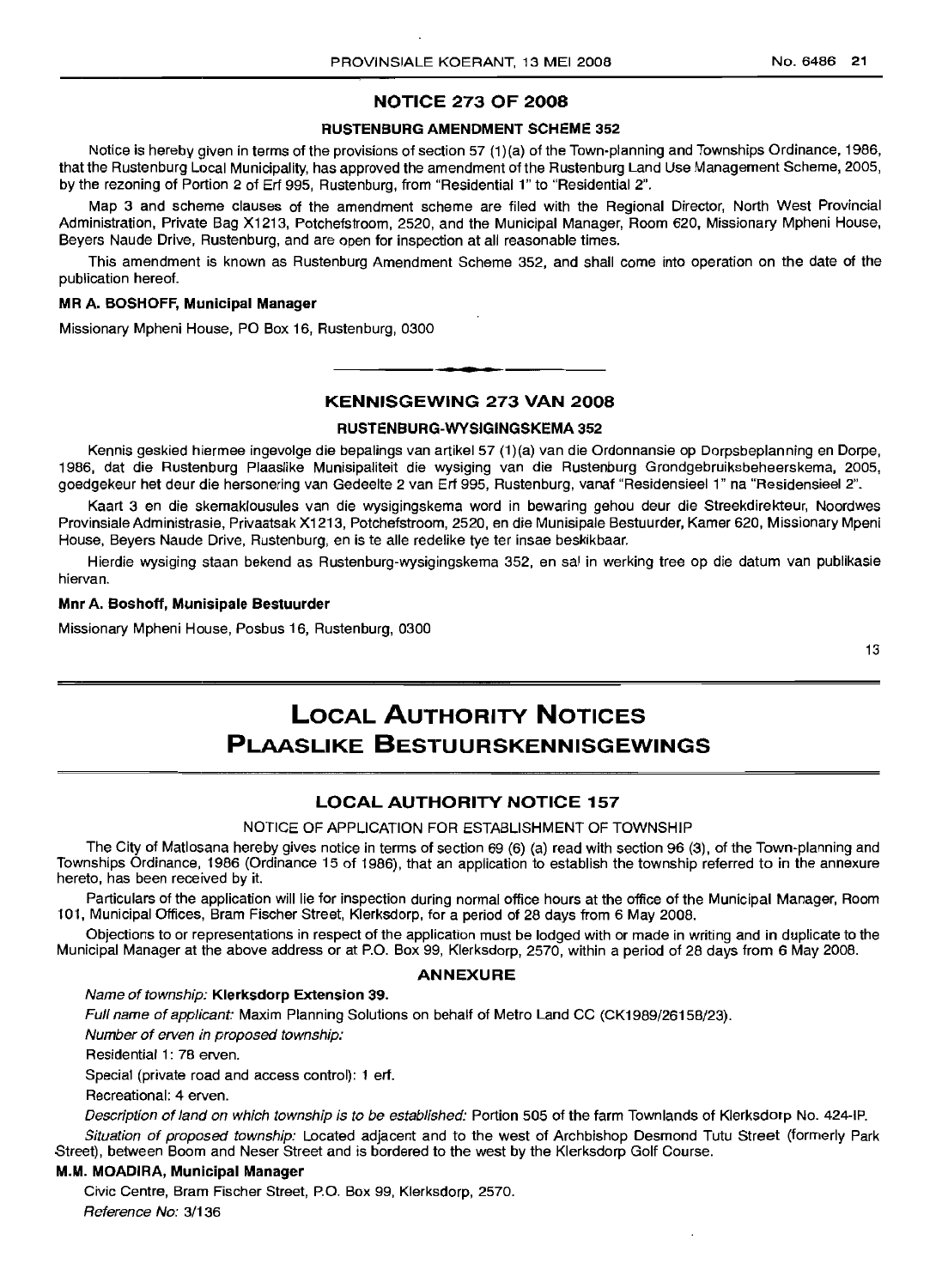#### **PLAASLIKE BESTUURSKENNISGEWING 157**

KENNISGEWING VAN AANSOEK OM STIGTING VAN DORP

Die Stadsraad van Matlosana gee hiermee ingevolge artikel 69 (6) (a) saamgelees met artikel 96 (3) van die Ordonnansie op Dorpsbeplanning en Dorpe, 1986 (Ordonnansie 15 van 1986) kennis dat 'n aansoek om die dorp in die bylae hierby genoem te stig, deur hom ontvang is.

Besonderhede van die aansoek lê ter insae gedurende gewone kantoorure by die kantoor van die Munisipale Bestuurder, Kamer 101, Munisipale Kantore, Bram Fischerstraat, Klerksdorp, vir 'n tydperk van 28 dae vanaf 6 Mei 2008.

Besware teen of vertoë ten opsigte van die aansoek moet binne 'n tydperk van 28 dae vanaf 6 Mei 2008 skriftelik en in tweevoud by of tot die Munisipale Bestuurder by bovermelde adres of by Posbus 99, Klerksdorp, 2570, ingedien of gerig word.

#### **BYLAE**

#### Naam van dorp: **Klerksdorp Uitbreiding** 39.

Volle naam van aansoeker: Maxim Planning Solutions namens Metro Land BK (CK1989/26158/23).

Aantal erwe in voorgestelde dorp:

Residensieel 1: 78 erwe.

Spesiaal (privaat pad en toegangsbeheer): 1 erf.

Ontspanning: 4 erwe.

Beskrywing van die grond waarop dorp gestig staan te word: Gedeelte 505 van die plaas Townlands of Klerksdorp No. 424-IP.

Ligging van voorgestelde dorp: Geleë aanliggend en ten weste van Archbishop Desmond Tutustraat (voormalige Parkstraat), tussen Boom- en Neserstraat en word ten weste begrens deur die Klerksdorp Gholfbaan.

#### M.M. **MOADIRA, Munisipale Bestuurder**

Burgersentrum, Bram Fischerstraat, Posbus 99, Klerksdorp, 2570.

Verwysingsnommer: 3/136

06-13

#### **LOCAL AUTHORITY NOTICE 158**

#### **MAQUASSI HILLS LOCAL MUNICIPALITY**

#### NOTICE OF INTENTION TO ESTABLISH TOWNSHIP BY LOCAL AUTHORITY

The Maquassi Hills Local Municipality hereby gives notice in terms of section 108 (1) (a) of the Town-planning and Townships Ordinance, 1986 (Ordinance 15 of 1986), that it intends establishing a township (Tswelelang Extension 5) consisting of the following erven on a portion of the Remaining Extent of Portion 98 of the farm Wolmaransstad Town and Townlands No. 184-HO:

Residential 1: 172. Business 2: 1. Insitutional: 2. Public Open Space: 2.

Further particulars of the township will lie for inspection during normal office hours at the office of the Acting Municipal Manager: Maquassi Hills Local Municipality, Kruger Street, Wolmaransstad, as well as at Maxim Planning Solutions, 56 Archbishop Desmond Tutu Street, Klerksdorp, 2570, for the period of 28 days from 8 May 2008.

Objections to or representations in respect of the application must be lodged with or made in writing to the Acting Municipal Manager at the above address or posted to him at Private Bag X3, Wolmaransstad, 2630, within a period of 28 days from 8 May 2008.

#### **ADV. A. DLAVANE, Municipal Manager**

(8/8/25)

Maquassi Hills Local Municipality, Private Bag X3, Wolmaransstad, 2630

#### **PLAASLIKE BESTUURSKENNISGEWING 158**

**.-**

#### **MAQUASSI HILLS PLAASLIKE MUNISIPALITEIT**

#### KENNISGEWING VAN VOORNEME DEUR PLAASLIKE BESTUUR OM DORP TE STIG

Die Maquassi Hills Plaaslike Munisipaliteit gee hiermee ingevolge artikel 108 (1) (a) van die Ordonnansie op Dorpsbeplanning en Dorpe, 1986 (Ordonnansie 15 van 1986), kennis dat hy voornemens is om 'n dorp (Tswelelang Uitbreiding 5) bestaande uit die volgende erwe op 'n gedeelte van die Resterende Gedeelte van Gedeelte 98 van die plaas Wolmaransstad Town and Townlands No. 184-HO te stig: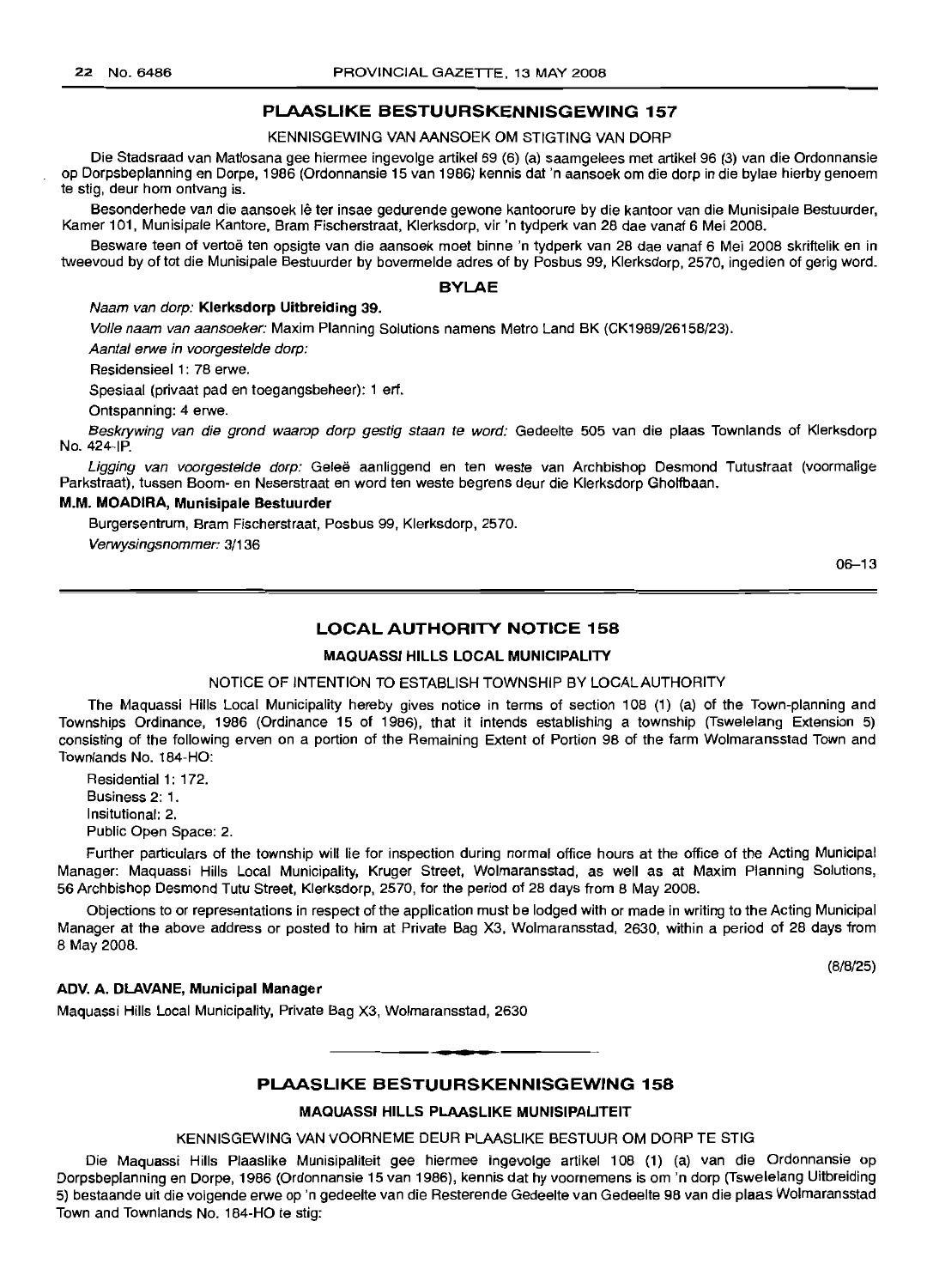Residensieel 1: 172. Besigheid 2: 1. Inrigting: 2. Openbare Oopruimte: 2.

Nadere besonderhede van die dorp lê ter insae gedurende gewone kantoorure by die kantoor van die Waarnemende Munisipale Bestuurder: Maquassi Hills Plaaslike Munisipaliteit, Krugerstraat, Wolmanransstad, asook by Maxim Planning Solutions, Archbishop Desmond Tutustraat 56, Klerksdorp, vir 'n tydperk van 28 dae vanaf 8 Mei 2008.

Besware teen of vertoë ten opsigte van die dorp moet skriftelik by of tot die Waarnemende Munisipale Bestuurder by bovermelde adres of by Privaatsak X3, Wolmaransstad, 2630, binne 'n tydperk van 28 dae vanaf 8 Mei 2008 ingedien of gerig word. (8/8/25)

#### ADV. A. DLAVANE, Waarnemende Munisipale Bestuurder

Maquassi Hills Plaaslike Munisipaliteit, Privaatsak X3, Wolmaransstad, 2630

6-13

#### LOCAL AUTHORITY NOTICE 159

#### MAQUASSI HILLS LOCAL MUNICIPALITY

#### NOTICE OF INTENTION TO ESTABLISH TOWNSHIP BY LOCAL AUTHORITY

The Maquassi Hills Local Municipality hereby gives notice in terms of section 108 (1) (a) of the Town-planning and Townships Ordinance, 1986 (Ordinance 15 of 1986), that it intends establishing a township (Wolmaransstad Extension 15) consisting of the following erven on a portion of the Remaining Extent of Portion 2 of the farm Wolmaransstad Town and Townslands No. 184-HO:

Residential 1: 933. Residential 2: 4. Business 2: 2. Insitutional: 4. Industrial 1: 15. Municipal: 2. Public Open Space: 12.

Further particulars of the township will lie for inspection during normal office hours at the office of the Acting Municipal Manager: Maquassi Hills Local Municipality, Kruger Street, Wolmaransstad, as well as at Maxim Planning Solutions, 56 Archbiship Desmond Tutu Street, Klerksdorp, 2570, for the period of 28 days from 8 May 2008.

Objections to or representations in respect of the application must be lodged with or made in writing to the Acting Municipal Manager at the above address or posted to him at Private Bag X3, Wolmaransstad, 2630, within a period of 28 days from 8 May 2008.

(8/8/24)

#### ADV. A. DLAVANE, Municipal Manager

Maquassi Hills Local Municipality, Private Bag X3, Wolmaransstad, 2630

#### PLAASLIKE BESTUURSKENNISGEWING 159

.**- .**

#### MAQUASSI HILLS PLAASLIKE MUNISIPALITEIT

#### KENNISGEWING VAN VOORNEME DEUR PLAASLIKE BESTUUR OM DORP TE STIG

Die Maquassi Hills Plaaslike Munisipaliteit gee hiermee ingevolge artikel 108 (1) (a) van die Ordonnansie op Dorpsbeplanning en Dorpe, 1986 (Ordonnansie 15 van 1986), kennis dat hy voornemens is om 'n dorp (Wolmaransstad Uitbreiding 15) bestaande uit die volgende erwe op 'n gedeelte van die Resterende Gedeelte van Gedeelte 2 van die plaas Wolmaransstad Town and Townlands No. 184-HO te stig:

Residensieel 1: 933. Residensieel 2: 4. Besigheid 2: 2. Inrigting: 4. Nywerheid 1: 15. Munisipaal: 2. Openbare Oopruimte: 12.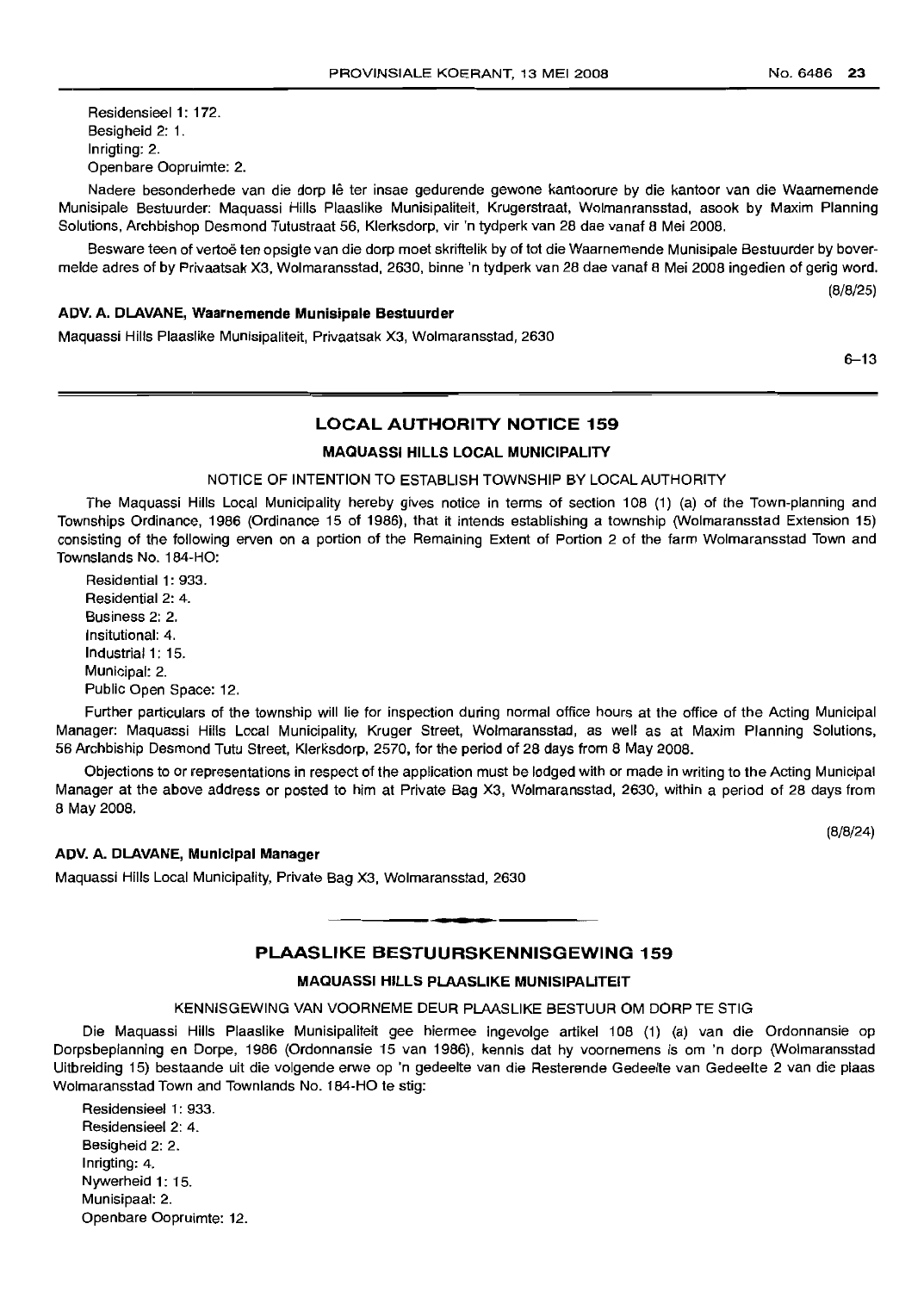Nadere besonderhede van die dorp Iê ter insae gedurende gewone kantoorure by die kantoor van die Waarnemende Munisipale Bestuurder: Maquassi Hills Plaaslike Munisipaliteit, Krugerstraat, Wolmanransstad, asook by Maxim Planning Solutions, Archbishop Desmond Tutustraat 56, Klerksdorp, vir 'n tydperk van 28 dae vanaf 8 Mei 2008.

Besware teen of vertoë ten opsigte van die dorp moet skriftelik by of tot die Waarnemende Munisipale Bestuurder by bovermelde adres of by Privaatsak X3, Wolmaransstad, 2630, binne 'n tydperk van 28 dae vanaf 8 Mei 2008 ingedien of gerig word.

#### **ADV. A. DLAVANE, Waarnemende Munisipale Bestuurder**

Maquassi Hills Plaaslike Munisipaliteit, Privaatsak X3, Wolmaransstad, 2630

6-13

(8/8/24)

#### **LOCAL AUTHORITY NOTICE 177**

#### NOTICE CONCERNING APPLICATION TO AMEND THE TOWN-PLANNING SCHEME AND TO SUBDIVIDE LAND

The Local Municipality of Madibeng hereby gives notice in terms of section 56 and section 92 of the Town-planning and Townships Ordinance, 1986 (Ordinance 15 of 1986), that an application to amend the scheme and divide Erf 203 of Meerhof Township, Reg. Div. J.Q.; NW Province.

Application has been made to amend the zoning of the above erven from "Residential 1" to "Residential 1" with a minimum density of one dwelling erf per 500 m<sup>2</sup>. Simultaneous application is made to divide the above erven in two (2) full title erven.

Further particulars of the application are open for inspection at the office of the Municipal Manager of Town Planning, Dept. of Land, Housing and Environment, Fourth Floor, Room 15, Municipal Offices, Van Velden Street, Brits.

Any person who wishes to object to the granting of the application or who wishes to make representations in regard thereof shall submit his objections or representations in writing and in duplicate to the Municipal Manager at the above address or at P.O. Box 106, Brits, 0250, within a period of 28 days from the date of first publication of this notice, 24 April 2008.

Symbio Planning Consultants (pty) Ltd, P.O. Box 291, Ifafi, 0260. Tel: (012) 253-2463/0824407959.

#### **PLAASLIKE BESTUURSKENNISGEWING 177**

**•**

#### KENNISGEWING VAN AANSOEK OM GROND TE VERDEEL EN DIE DORPSKEMA TE VERANDER

Die Munisipale Bestuurder van die Madibeng Plaaslike Munisipaliteit gee hiermee, ingevolge artikel 56 en artikel 92 van die Ordonnansie op Stadsbeplanning en Dorpstigting, 1986 (Ordonnansie 15 van 1986), kennis dat 'n aansoek ontvang is om Erf 203 van Meerhof Dorp, Reg. Afd. J.Q.; NW Provinsie, te verdeel en die dorpskema te verander.

Aansoek is ingedien om die sonering van die bogenoemde erwe te verander van 'n sonering vanaf "Residensieel 1" tot "Residensieel 1" met 'n minimum digtheid van een woonhuis erf per 500 m<sup>2</sup>. 'n Aansoek is ook ingedien terselfdertyd om die erwe te verdeel in twee (2) voltitelerwe.

Verdere besonderhede van die aansoek lê ter insae by die kantoor van die Munisipale Bestuurder: Stadsbeplanning, Departement van Grond, Behuising en Omgewing, Vierde Vloer, Kamer 15, Munisipale Kantore, Van Veldenstraat, Brits, binne 'n tydperk van 28 dae vanaf die datum van eerste publikasie van hierdie kennisgewing.

Enige persoon wat teen die toestaan van die aansoek beswaar wil maak of vertoe in verband daarmee wil rig, moet sy besware of vertoe skriftelik en in tweevoud aan die Munisipale Bestuurder, by die bovermelde adres of by Posbus 106, Brits, 0250, binne 'n tydperk van 28 dae vanaf die datum van eerste publikasie van hierdie kennisgewing, 24 April 2008 indien.

Symbio Planning Consultants (Pty) Ltd, Posbus 291, Ifafi, 0260. Tel: (012) 253-2463/082440 7959.

 $13 - 20$ 

#### **LOCAL AUTHORITY NOTICE 178**

### **TLOKWE CITY COUNCIL**

#### **POTCHEFSTROOM AMENDMENT SCHEME 1443**

It is hereby notified in terms of the provisions of section 57 (1) (a) of the Town-planning and Townships Ordinance, 1986 , that the Potchefstroom City Council has approved the amendment of the Potchefstroom Town-planning Scheme, 1980, by the rezoning of Portion 38 of Erf 1721, Potchefstroom, from "Public Street" to "Business 4" with annexure allowing for dwelling units as well, subject to certain conditions.